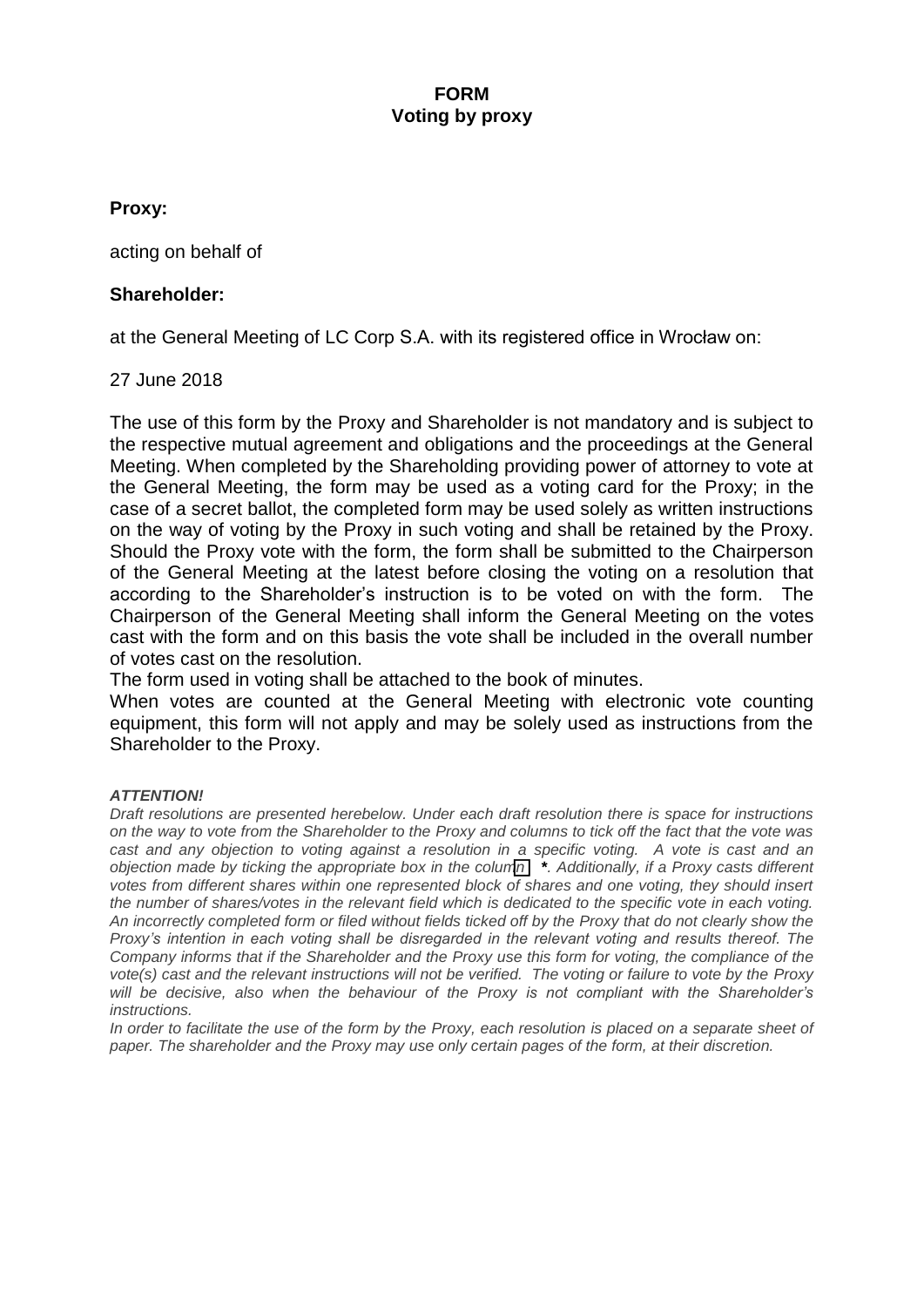# **§ 1**

Acting pursuant to Article 409(1) of the Code of Commercial Companies and Partnerships, and § 4 and § 5 of LC Corp S.A. General Meeting Bylaws, the General Meeting elects Mr/Ms ....... the Chairperson of the General Meeting.

**§ 2**

The resolution takes effect on the day of its adoption.

| <b>Shareholder's instructions for the Proxy Holder:</b> |                   |                              |
|---------------------------------------------------------|-------------------|------------------------------|
| Cast vote:                                              | Cast vote:        | Cast vote:<br>□*ABSTAIN FROM |
| $\Box^*$ FOR                                            | $\Box^*$ AGAINST  | <b>VOTING</b>                |
| Number of shares:                                       | Number of shares: | Number of shares:            |
|                                                         |                   |                              |
| Number of votes:                                        | Number of votes:  | Number of votes:             |
|                                                         |                   |                              |
|                                                         | $\Box$ OBJECTION  |                              |

Shareholder:......................................................................................................................................... *signature(s)*

*Proxy Holder:.................................................................................................................................................*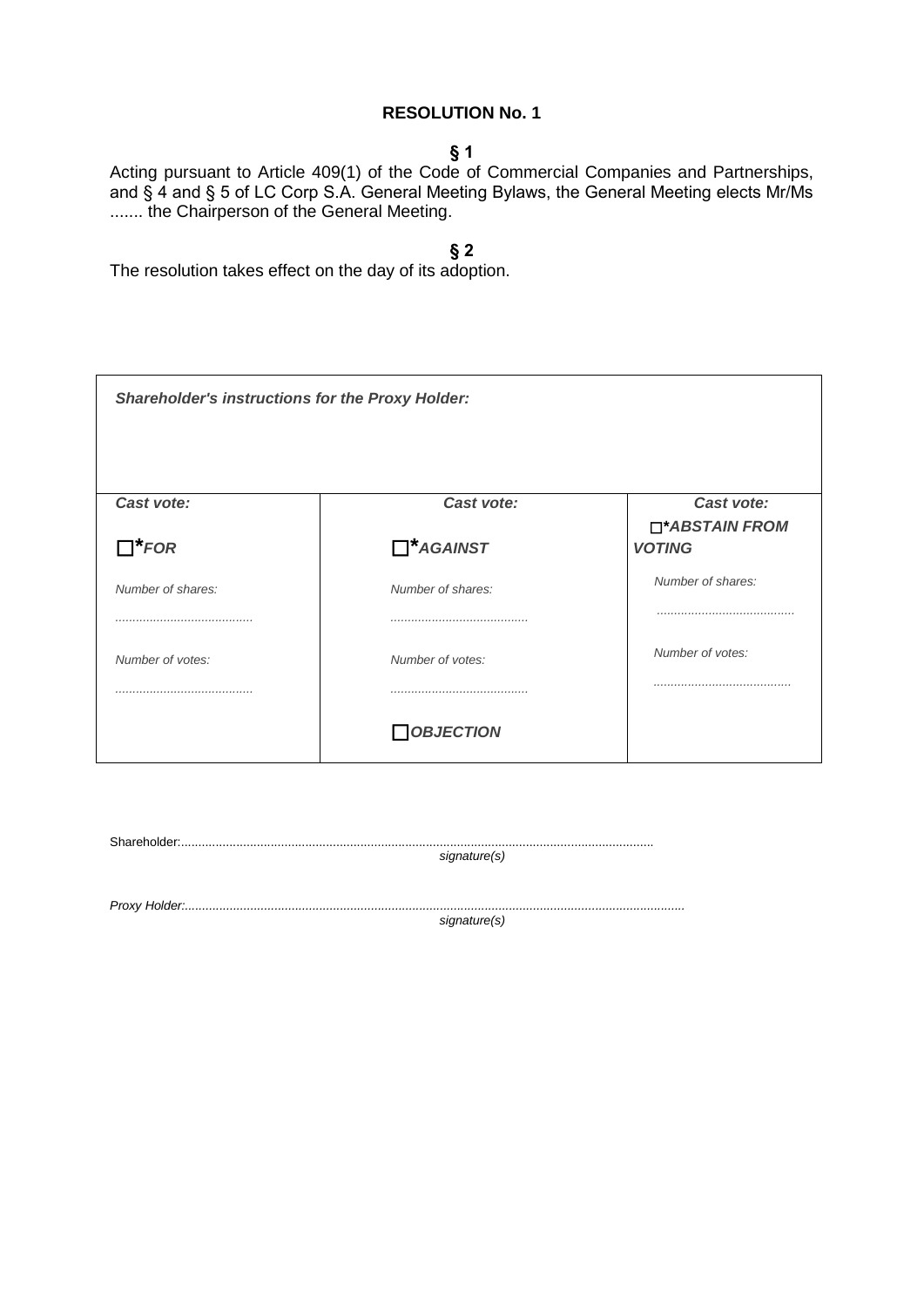### **§ 1**

The Ordinary General Meeting of Shareholders adopts the following *agenda in accordance with the announcement made on the Company's website on ………….. 2018:*

- 1) Opening of the Meeting.<br>2) Election of the Chairners
- Election of the Chairperson.
- 3) Statement of the validity of the convocation of the Ordinary General Meeting and its capacity to adopt resolutions.
- 4) Adoption of the agenda of the Meeting.
- 5) Presentation of the Supervisory Board's brief assessment of the Company's standing, including the assessment of the internal control system and the significant risk management system, the Supervisory Board's report for the financial year 2017, the Management Board's report on the Company's activities and the financial statements for the financial year 2017, the Management Board's proposal concerning the distribution of profit for the year 2017 and the Company's compliance with the disclosure requirements concerning the application of corporate governance principles set forth in the Exchange Rules and regulations concerning current and periodic information provided by issuers of securities.
- 6) Adoption of a resolution concerning the approval of the Supervisory Board's brief assessment of the Company's standing, the Supervisory Board's report for the financial year 2017 and the Management Board's report on the Company's activities and the financial statements for the financial year 2017, as well as the assessment of the Management Board's proposal concerning the distribution of profit for the financial year 2017 and the assessment of the Company's compliance with its disclosure requirements concerning the application of corporate governance principles specified in the Exchange Rules and regulations concerning current and periodic information provided by issuers of securities.
- 7) Adoption of a resolution concerning consideration and approval of the Management Board's report on the operations of the Company and the Capital Group of LC Corp S.A. for the financial year 2017.
- 8) Adoption of a resolution concerning consideration and approval of the Company's financial statements for the financial year 2017.
- 9) Adoption of a resolution concerning consideration and approval of the consolidated financial statements of the Capital Group of LC Corp S.A. for the financial year 2017.
- 10) Adoption of resolutions concerning the acknowledgement of the fulfilment of duties by members of the Management Board in the financial year 2017.
- 11) Adoption of resolutions concerning the acknowledgement of the fulfilment of duties by members of the Supervisory Board in the financial year 2017.
- 12) Consideration of the proposal of the Management Board concerning the distribution of profit for the financial year 2017.
- 13) Adoption of a resolution concerning the distribution of profit for the financial year 2017, and in the event of adoption of a resolution concerning the payment of the dividend, adoption of a resolution concerning the determination of the dividend record date, the dividend payment date and the possible allocation of a part of the supplementary capital for the payment of the dividend.
- 14) Adoption of resolutions on election of members of the Supervisory Board for a new term of office.
- 15) Closure of the Meeting.

### **§ 2**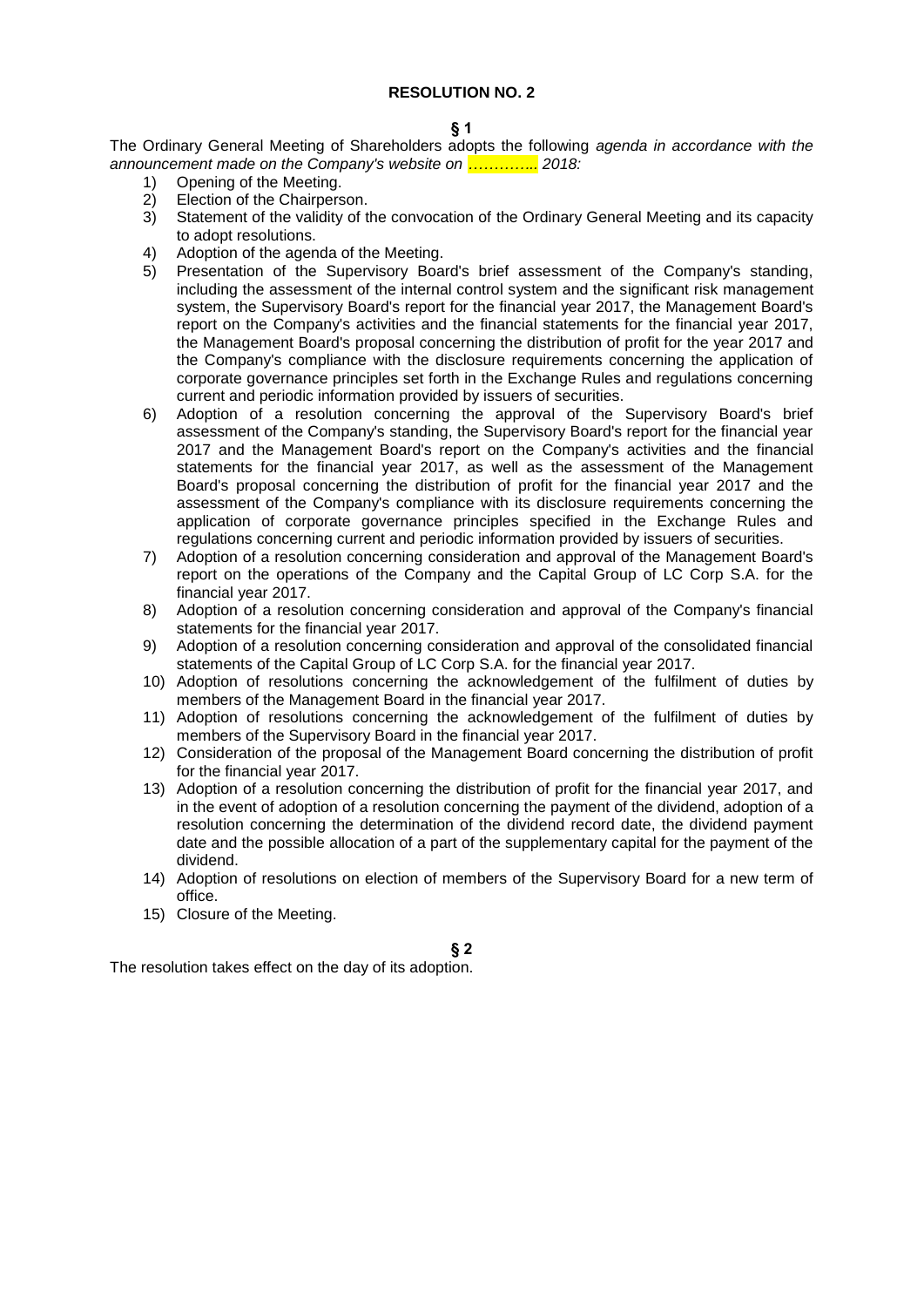| <b>Shareholder's instructions for the Proxy Holder:</b> |                                |                                               |
|---------------------------------------------------------|--------------------------------|-----------------------------------------------|
| Cast vote:<br>$\Box^*$ FOR                              | Cast vote:<br>$\Box^*$ AGAINST | Cast vote:<br>□*ABSTAIN FROM<br><b>VOTING</b> |
| Number of shares:                                       | Number of shares:              | Number of shares:                             |
| Number of votes:                                        | Number of votes:               | Number of votes:                              |
|                                                         | <b>OBJECTION</b>               |                                               |

 $\textbf{Shareholder}.\textcolor{red}{\textbf{\texttt{S}}}\textcolor{red}{\textbf{\small{S}}} \textcolor{red}{\textbf{\small{S}}} \textcolor{red}{\textbf{\small{S}}} \textcolor{red}{\textbf{\small{S}}} \textcolor{red}{\textbf{\small{S}}} \textcolor{red}{\textbf{\small{S}}} \textcolor{red}{\textbf{\small{S}}} \textcolor{red}{\textbf{\small{S}}} \textcolor{red}{\textbf{\small{S}}} \textcolor{red}{\textbf{\small{S}}} \textcolor{red}{\textbf{\small{S}}} \textcolor{red}{\textbf{\small{S}}} \textcolor{red}{\textbf{\small{S}}} \textcolor{red}{\textbf{\small{S}}} \text$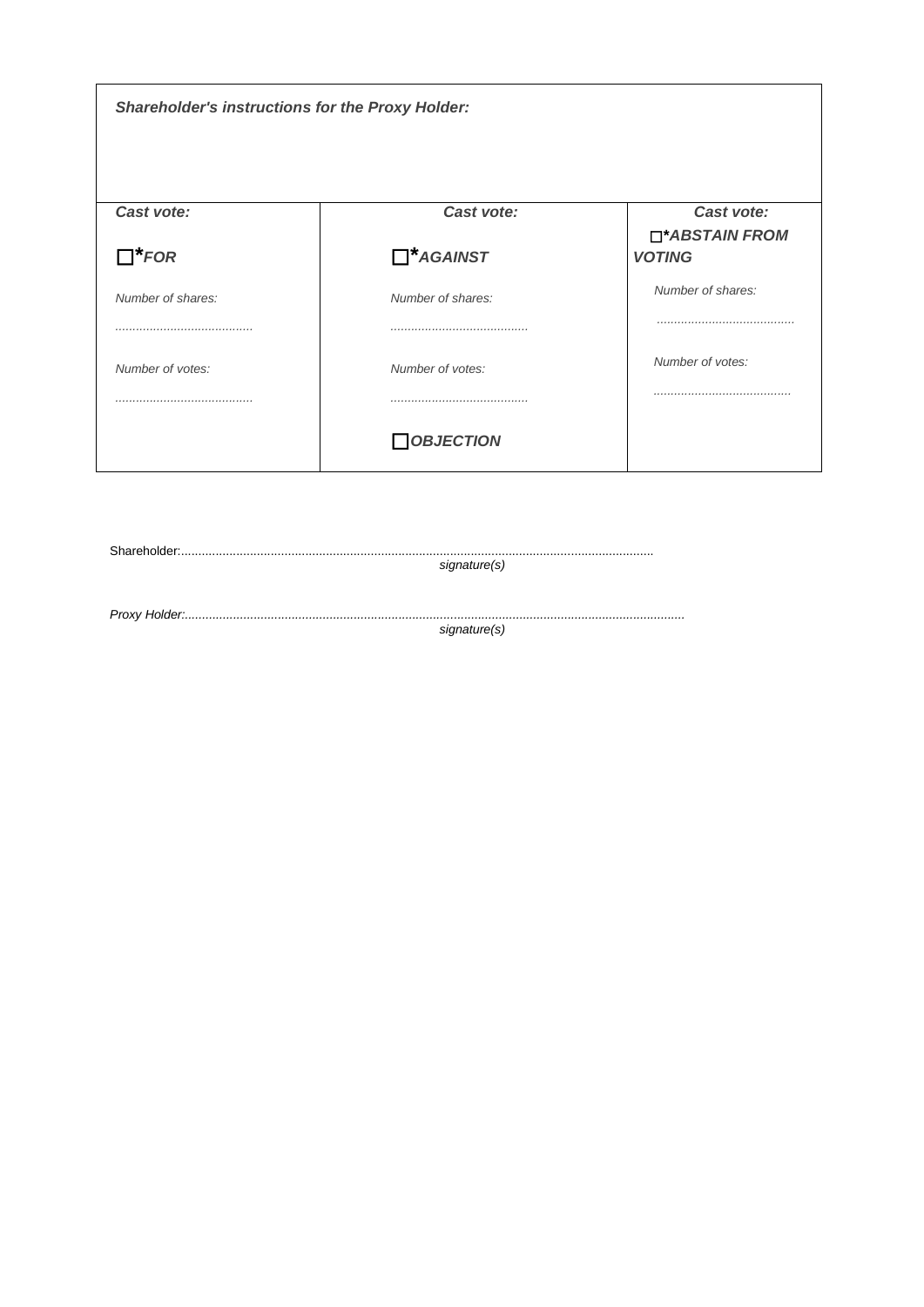### **§ 1**

Acting pursuant to Art. 395 § 2 point 3 of the Commercial Companies Code and § 30 item 1 point 18 of the Articles of Association of the Company, the Ordinary General Meeting of the Company decides to approve the Supervisory Board's assessment of the Company's standing, the Supervisory Board's report on its activities for the financial year 2017 and the Supervisory Board's assessment of the Management Board's report on its activities and the financial statements for the financial year 2017, as well as the assessment of the Management Board's proposal concerning the distribution of profit for 2017 and the Company's compliance with the disclosure requirements concerning the application of corporate governance principles set forth in the Exchange Rules and regulations concerning current and periodical information provided by issuers of securities.

| <b>Shareholder's instructions for the Proxy Holder:</b> |                   |                                 |
|---------------------------------------------------------|-------------------|---------------------------------|
| Cast vote:                                              | Cast vote:        | Cast vote:                      |
| $\Box^*$ FOR                                            | $\prod^*$ AGAINST | □*ABSTAIN FROM<br><b>VOTING</b> |
| Number of shares:                                       | Number of shares: | Number of shares:               |
|                                                         |                   |                                 |
| Number of votes:                                        | Number of votes:  | Number of votes:                |
|                                                         |                   |                                 |
|                                                         | <b>OBJECTION</b>  |                                 |

| $\textbf{Shareholder}:\textcolor{red}{\textbf{.}}\textcolor{blue}{\textbf{.}}\textcolor{blue}{\textbf{.}}\textcolor{blue}{\textbf{.}}\textcolor{blue}{\textbf{.}}\textcolor{blue}{\textbf{.}}\textcolor{blue}{\textbf{.}}\textcolor{blue}{\textbf{.}}\textcolor{blue}{\textbf{.}}\textcolor{blue}{\textbf{.}}\textcolor{blue}{\textbf{.}}\textcolor{blue}{\textbf{.}}\textcolor{blue}{\textbf{.}}\textcolor{blue}{\textbf{.}}\textcolor{blue}{\textbf{.}}\textcolor{blue}{\textbf{.}}\textcolor{blue}{\textbf{.}}\textcolor{blue}{\textbf$ |              |
|--------------------------------------------------------------------------------------------------------------------------------------------------------------------------------------------------------------------------------------------------------------------------------------------------------------------------------------------------------------------------------------------------------------------------------------------------------------------------------------------------------------------------------------------|--------------|
|                                                                                                                                                                                                                                                                                                                                                                                                                                                                                                                                            | signature(s) |
|                                                                                                                                                                                                                                                                                                                                                                                                                                                                                                                                            |              |
|                                                                                                                                                                                                                                                                                                                                                                                                                                                                                                                                            |              |
|                                                                                                                                                                                                                                                                                                                                                                                                                                                                                                                                            |              |
|                                                                                                                                                                                                                                                                                                                                                                                                                                                                                                                                            | signature(s) |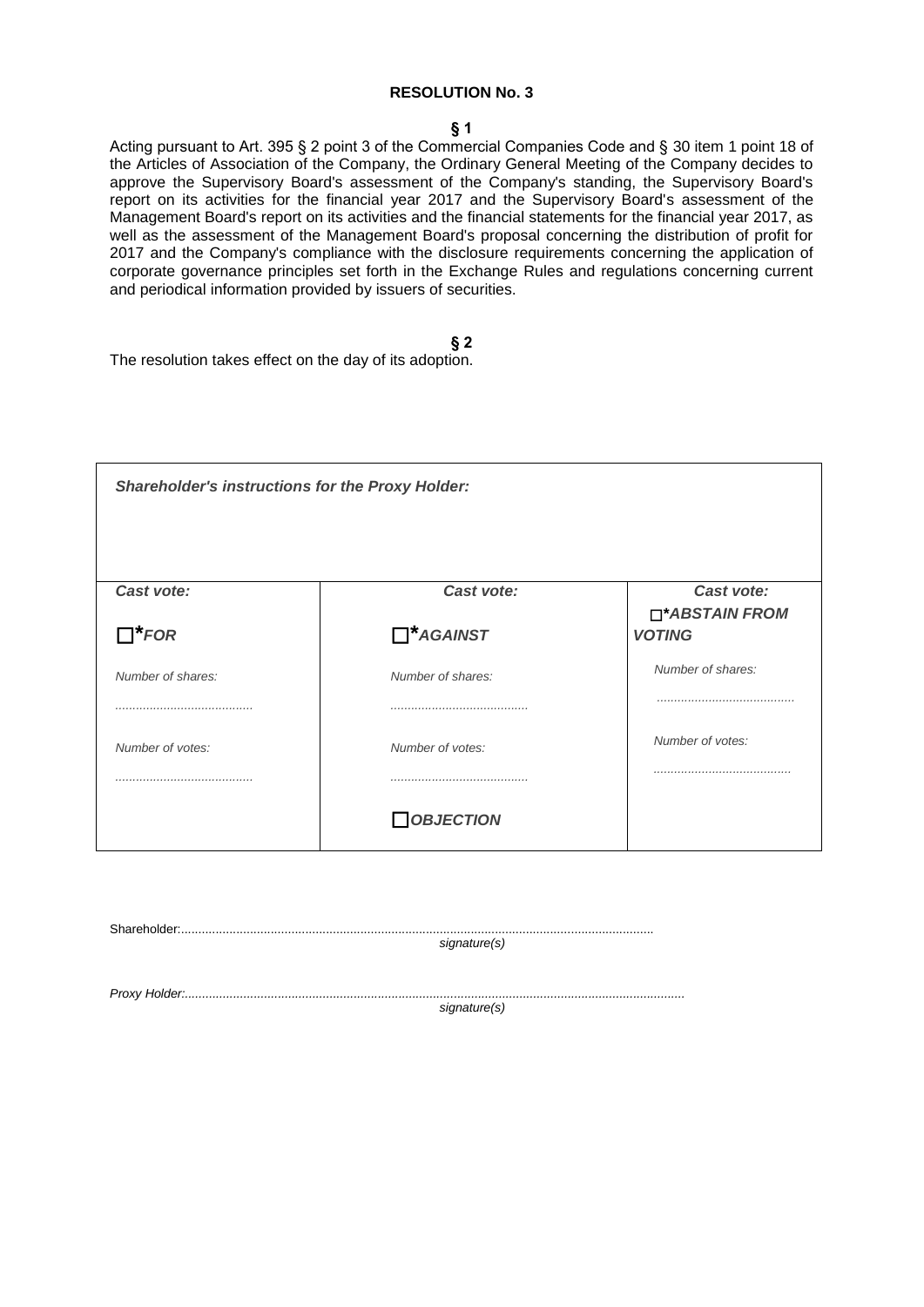#### **§ 1**

Acting pursuant to Art. 393 point 1 and Art. 395 § 2 point 1 and 395 § 5 of the Commercial Companies Code and § 30 item 1 point 1 of the Articles of Association of the Company, the Ordinary General Meeting of the Company, having considered the Management Board's report on the activities of the Company and the Capital Group of LC Corp S.A. in the financial year 2017, decides to approve the Management Board's report on the activities of the Company and the Capital Group of LC Corp S.A. in the financial year 2017.

**§ 2**

The resolution takes effect on the day of its adoption.

| <b>Shareholder's instructions for the Proxy Holder:</b> |                   |                                 |
|---------------------------------------------------------|-------------------|---------------------------------|
| Cast vote:                                              | Cast vote:        | Cast vote:                      |
| $\Box^*$ FOR                                            | $\Box^*$ AGAINST  | □*ABSTAIN FROM<br><b>VOTING</b> |
| Number of shares:                                       | Number of shares: | Number of shares:               |
|                                                         |                   |                                 |
| Number of votes:                                        | Number of votes:  | Number of votes:                |
|                                                         |                   |                                 |
|                                                         | $\Box$ OBJECTION  |                                 |

Shareholder:......................................................................................................................................... *signature(s)*

*Proxy Holder:.................................................................................................................................................*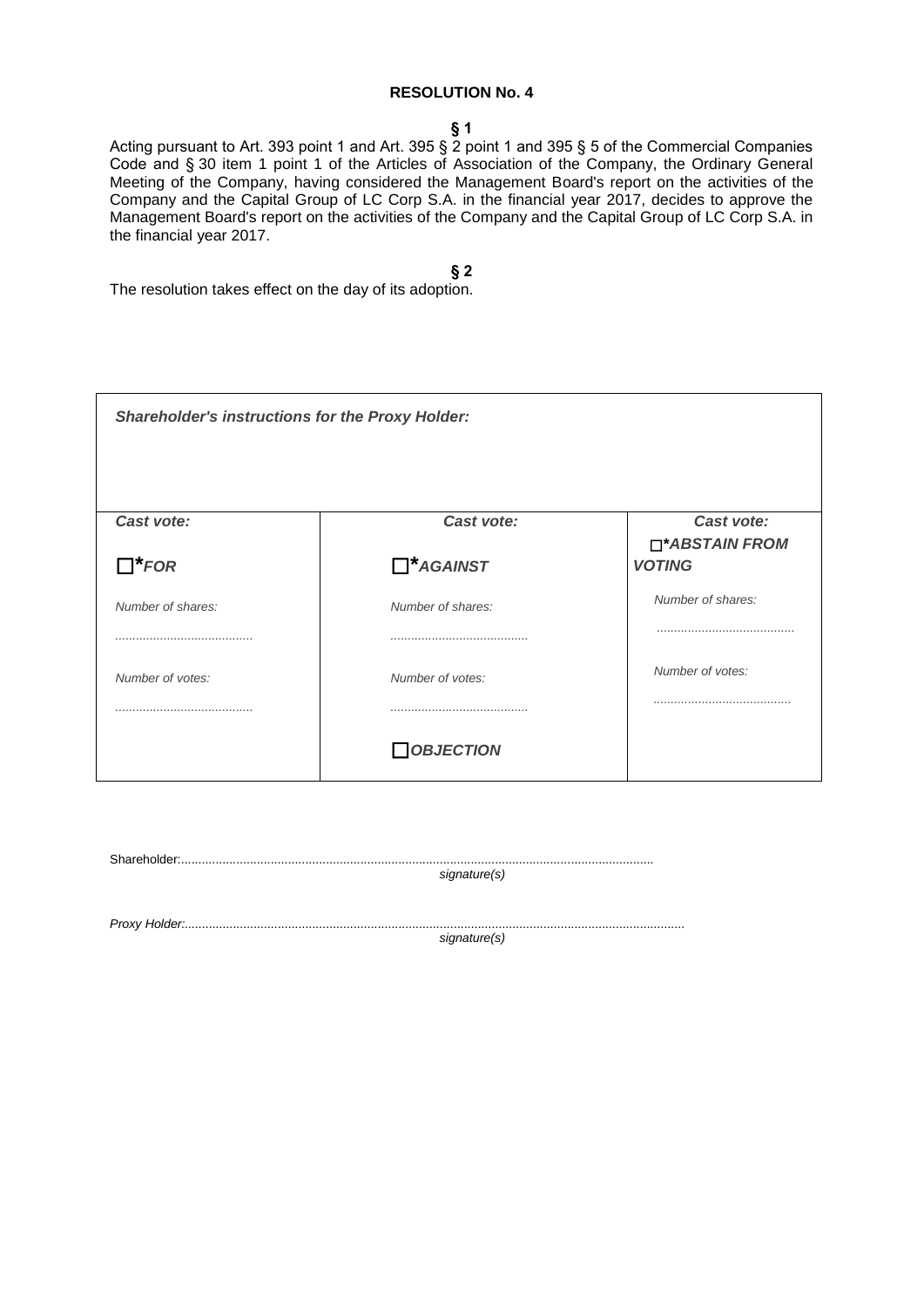#### **§ 1**

Acting pursuant to Art. 393 point 1 and Art. 395 § 2 point 1 of the Commercial Companies Code and § 30 item 1 point 1 of the Articles of Association of the Company, the Ordinary General Meeting of the Company, having considered the financial statements of the Company for the financial year 2017, decides to approve the financial statements of the Company for the financial year 2017, consisting of:

- 1) The report on the financial standing as of 31 December 2017, with the total assets and liabilities of PLN 1,470,516 thousand (say: one billion four hundred seventy million five hundred sixteen thousand Polish zlotys).
- 2) The statement of comprehensive income for the financial year from 1 January 2017 to 31 December 2017, presenting a net profit of PLN 100,909 thousand (say: one hundred million nine hundred nine thousand Polish zlotys) and a comprehensive income of PLN 100,909 thousand (say: one hundred million nine hundred nine thousand Polish zlotys).
- 3) The statement of changes in equity for the financial year from 1 January 2017 to 31 December 2017, presenting an increase in equity by PLN 69,580 thousand (say: sixty nine million five hundred and eighty thousand Polish zlotys).
- 4) The statement of cash flows for the period from 1 January 2017 to 31 December 2017, presenting a net cash increase by PLN 35,577 thousand (say: thirty five million five hundred seventy seven thousand Polish zlotys).
- 5) Notes to the financial statements Accounting policies and explanatory notes.

# **§ 2**

The resolution takes effect on the day of its adoption.

| <b>Shareholder's instructions for the Proxy Holder:</b> |                   |                              |
|---------------------------------------------------------|-------------------|------------------------------|
| Cast vote:                                              | Cast vote:        | Cast vote:<br>□*ABSTAIN FROM |
| $\Box^*$ FOR                                            | $\Box^*$ AGAINST  | <b>VOTING</b>                |
| Number of shares:                                       | Number of shares: | Number of shares:            |
|                                                         |                   |                              |
| Number of votes:                                        | Number of votes:  | Number of votes:             |
|                                                         |                   |                              |
|                                                         | $\Box$ OBJECTION  |                              |

Shareholder:.........................................................................................................................................

*signature(s)*

*Proxy Holder:.................................................................................................................................................*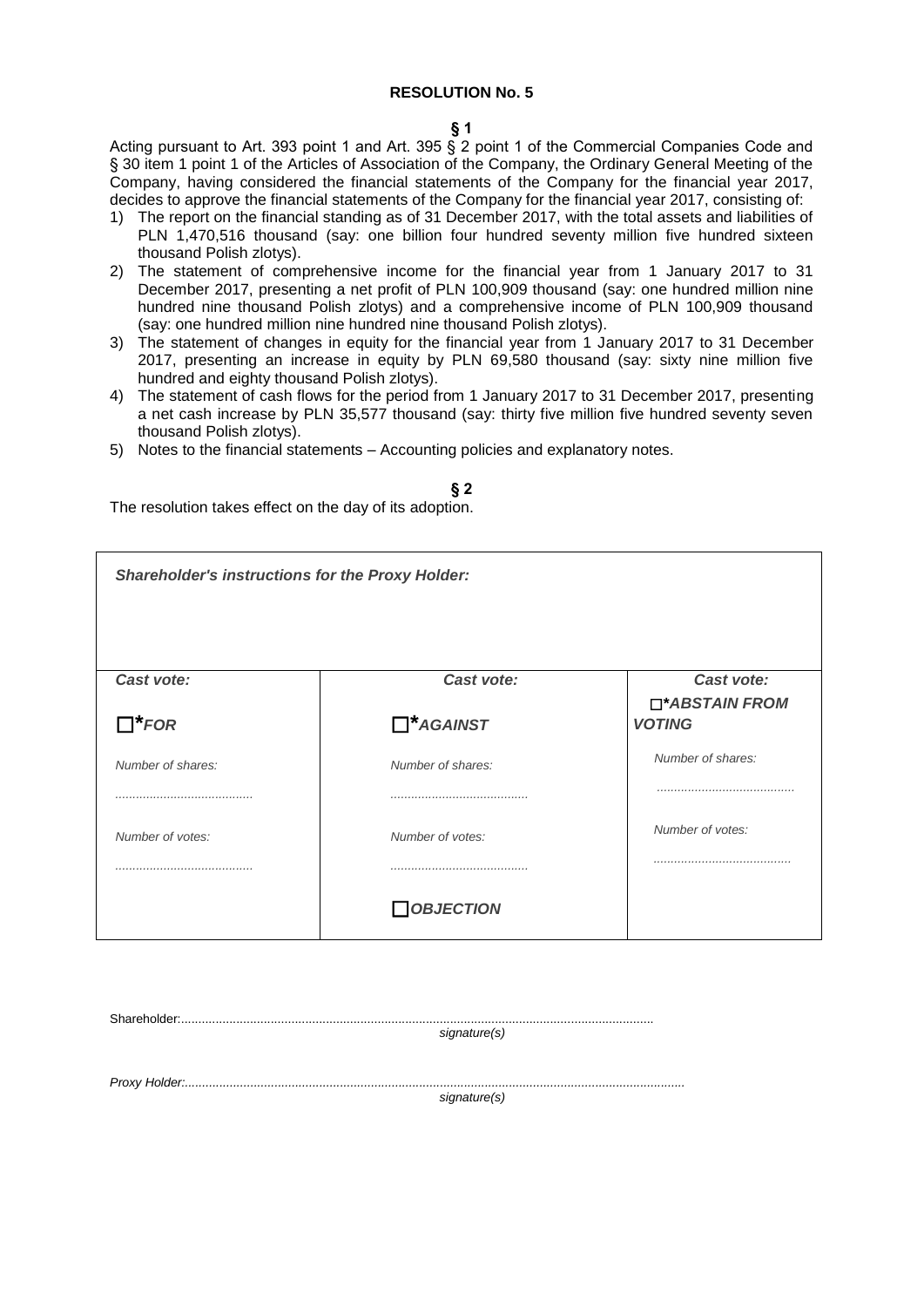#### **§ 1**

Acting pursuant to Art. 63c item 4 of the Accounting Act and Art. 395 § 2 point 1 of the Commercial Companies Code and § 30 item 1 point 1 of the Company's Articles of Association, having considered the consolidated financial statements of the Capital Group of LC Corp for the financial year 2017, the Ordinary General Meeting of the Company hereby decides to approve the consolidated financial statements of the Capital Group of LC Corp for the financial year 2017, consisting of:

- 1. The consolidated report on the financial standing as of 31 December 2017, with the total assets and total liabilities of PLN 3,299,649 thousand (say: three billion two hundred and ninety-nine million six hundred and forty-nine thousand Polish zlotys),
- 2. The consolidated statement of comprehensive income for the financial year from 1 January 2017 to 31 December 2017, presenting a net profit of PLN 80,240 thousand (say: eighty million, two hundred and forty thousand zlotys) and a comprehensive income of PLN 83,553 thousand eightythree million, five hundred and fifty-three thousand Polish zlotys),
- 3. The consolidated statement of changes in equity for the financial year from 1 January 2017 to 31 December 2017, presenting an increase in equity by PLN 52,224 thousand (say: fifty-two million two hundred twenty-four thousand Polish zlotys),
- 4. The consolidated statement of cash flows for the financial year from 1 January 2017 to 31 December 2017, presenting a net cash decrease by PLN 10,603 thousand (say: ten million six hundred three thousand Polish zlotys),
- 5. Notes to the consolidated financial statements Accounting policies and explanatory notes.

# **§ 2** The resolution takes effect on the day of its adoption

| <b>Shareholder's instructions for the Proxy Holder:</b> |                                |                                               |
|---------------------------------------------------------|--------------------------------|-----------------------------------------------|
| Cast vote:<br>$\Box^*$ FOR                              | Cast vote:<br>$\Box^*$ AGAINST | Cast vote:<br>□*ABSTAIN FROM<br><b>VOTING</b> |
| Number of shares:                                       | Number of shares:              | Number of shares:                             |
| Number of votes:                                        | Number of votes:               | Number of votes:                              |
|                                                         | $\Box$ OBJECTION               |                                               |

Shareholder:.........................................................................................................................................

*signature(s)*

*Proxy Holder:.................................................................................................................................................*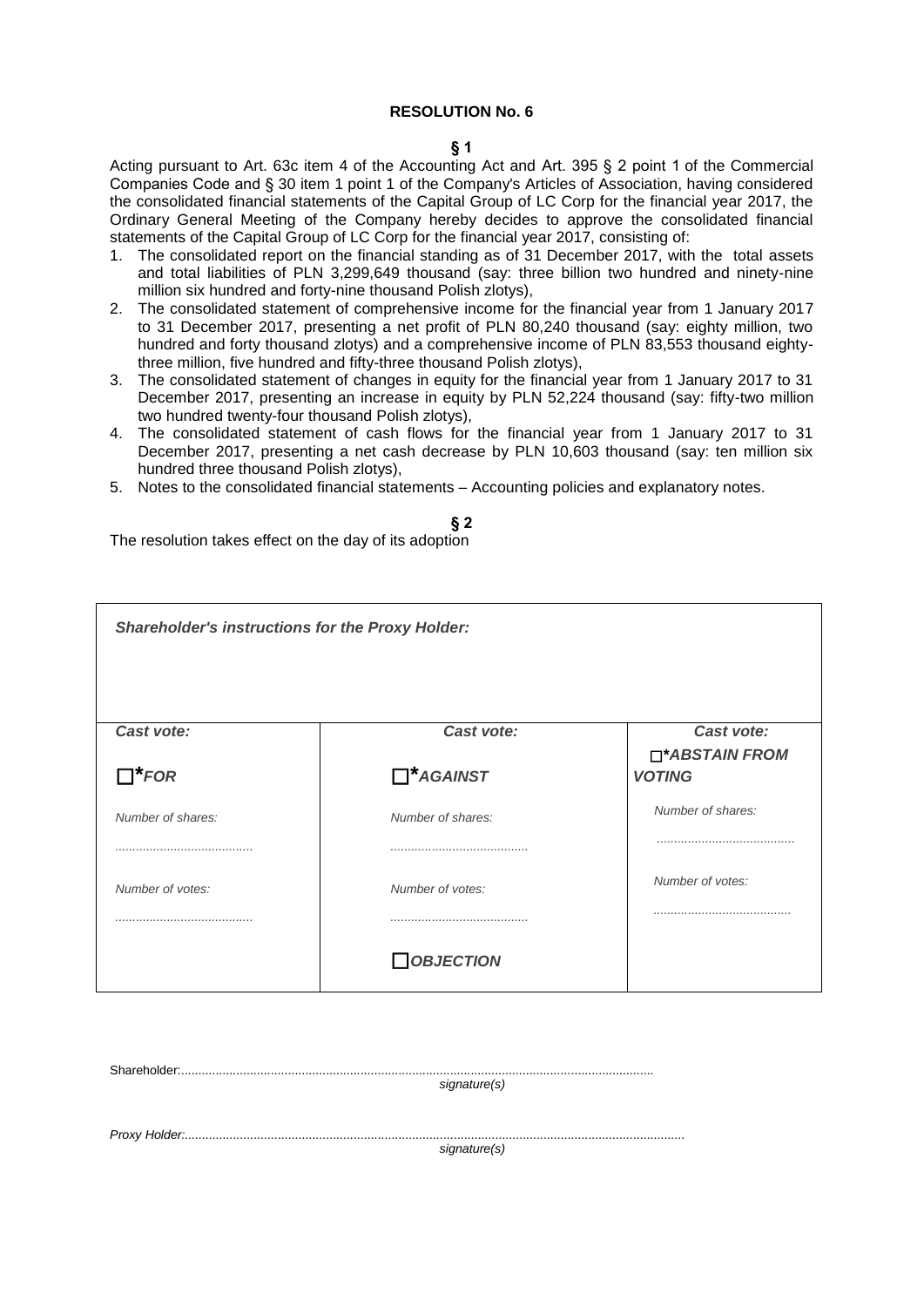#### **§ 1**

Acting pursuant to Art. 393 point 1 and Art. 395 § 2 point 3 of the Commercial Companies Code and § 30 item 1 point 4 of the Articles of Association of the Company, the Ordinary General Meeting of the Company decides to grant the acknowledgement of the fulfilment of duties in the financial year 2017 to Mr. **Dariusz Niedośpiał** – the President of the Management Board in the period from 1 January 2017 to 31 December 2017.

**§ 2**

| <b>Shareholder's instructions for the Proxy Holder:</b> |                   |                                 |
|---------------------------------------------------------|-------------------|---------------------------------|
| Cast vote:                                              | Cast vote:        | Cast vote:                      |
| $\Box^*$ FOR                                            | $\Box^*$ AGAINST  | □*ABSTAIN FROM<br><b>VOTING</b> |
| Number of shares:                                       | Number of shares: | Number of shares:               |
|                                                         |                   |                                 |
| Number of votes:                                        | Number of votes:  | Number of votes:                |
|                                                         |                   |                                 |
|                                                         | $\Box$ OBJECTION  |                                 |

| signature(s) |  |
|--------------|--|
|              |  |
|              |  |
|              |  |
| signature(s) |  |
|              |  |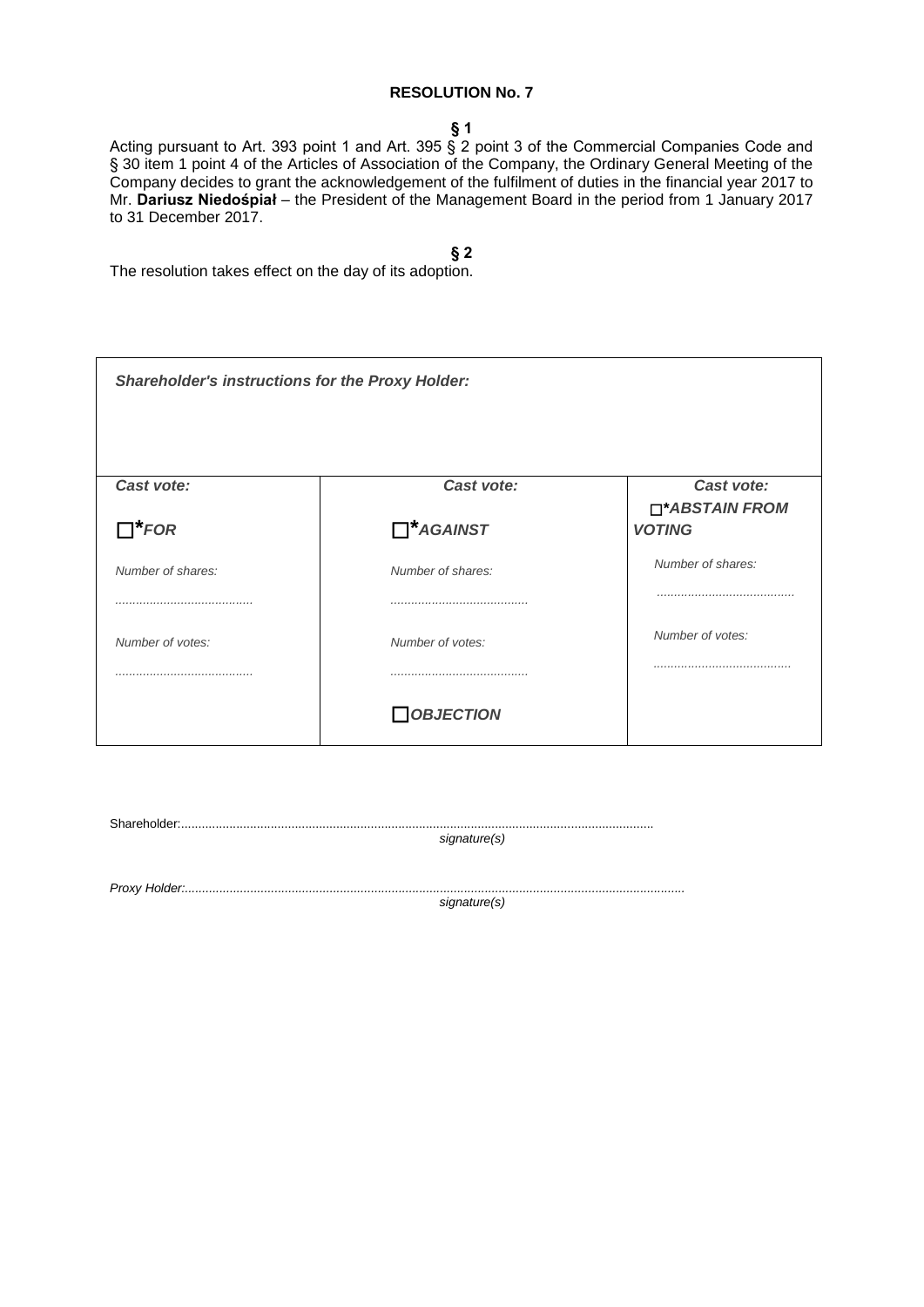#### **§ 1**

Acting pursuant to Art. 393 point 1 and Art. 395 § 2 point 3 of the Commercial Companies Code and § 30 item 1 point 4 of the Articles of Association of the Company, the Ordinary General Meeting of the Company decides to grant the acknowledgement of the fulfilment of duties in the financial year 2017 to Mr. **Jakub Malski** – the First Vice President of the Management Board in the period from 1 January 2017 to 31 December 2017.

**§ 2**

The resolution takes effect on the day of its adoption.

| <b>Shareholder's instructions for the Proxy Holder:</b> |                   |                                 |
|---------------------------------------------------------|-------------------|---------------------------------|
| Cast vote:                                              | Cast vote:        | Cast vote:                      |
| $\Box^*$ FOR                                            | $\Box^*$ AGAINST  | □*ABSTAIN FROM<br><b>VOTING</b> |
| Number of shares:                                       | Number of shares: | Number of shares:               |
|                                                         |                   |                                 |
| Number of votes:                                        | Number of votes:  | Number of votes:                |
|                                                         |                   |                                 |
|                                                         | <b>OBJECTION</b>  |                                 |

Shareholder:......................................................................................................................................... *signature(s)*

*Proxy Holder:.................................................................................................................................................*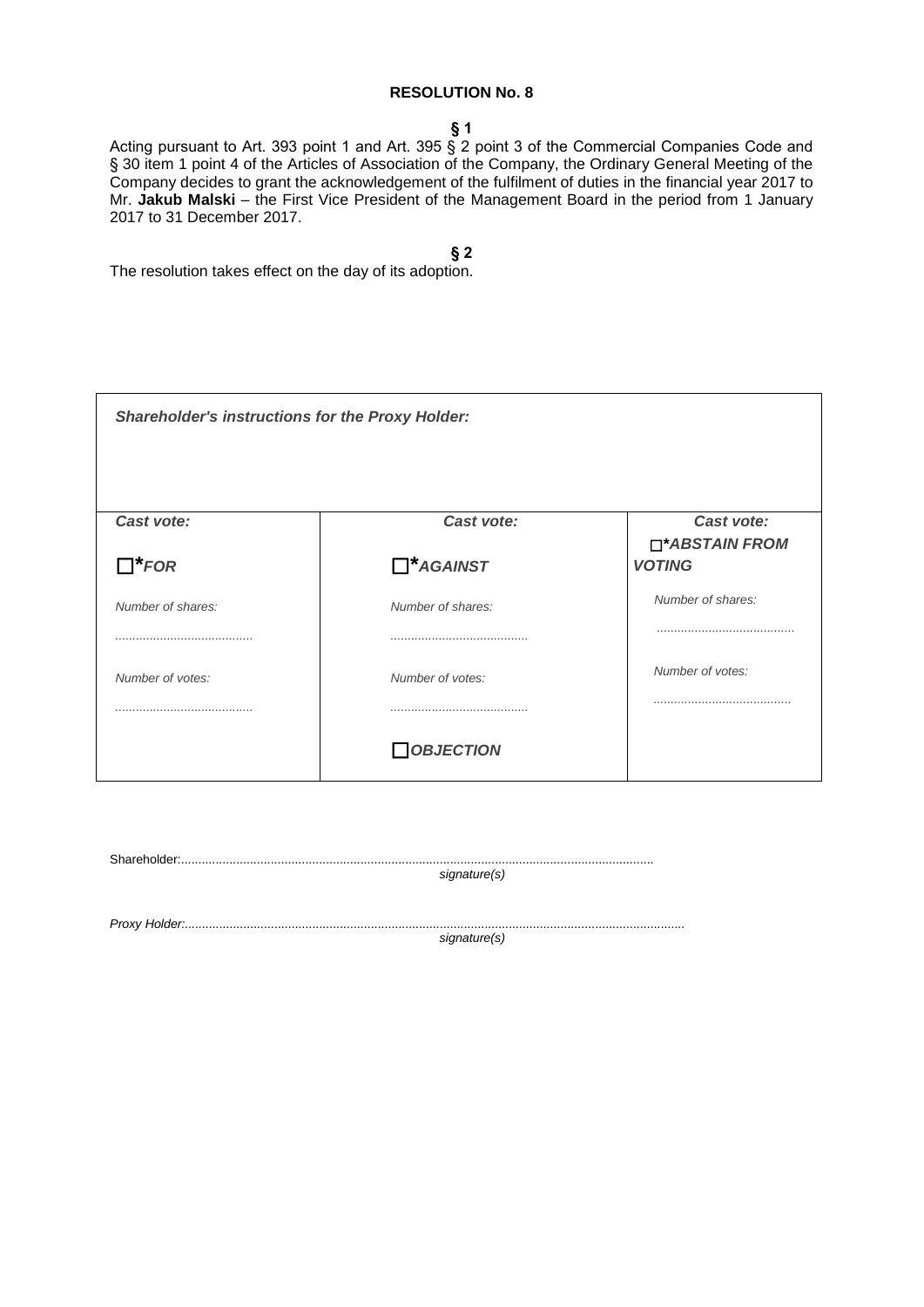### **§ 1**

Acting pursuant to Art. 393 point 1 and Art. 395 § 2 point 3 of the Commercial Companies Code and § 30 item 1 point 4 of the Articles of Association of the Company, the Ordinary General Meeting of the Company decides to grant the acknowledgement of the fulfilment of duties in the financial year 2017 to Mr. **Radosław Stefurak** – the Member of the Management Board in the period from 1 October 2017 to 31 December 2017.

### **§ 2**

| <b>Shareholder's instructions for the Proxy Holder:</b> |                   |                                 |
|---------------------------------------------------------|-------------------|---------------------------------|
| Cast vote:                                              | Cast vote:        | Cast vote:                      |
| $\Box^*$ FOR                                            | $\Box^*$ AGAINST  | □*ABSTAIN FROM<br><b>VOTING</b> |
| Number of shares:                                       | Number of shares: | Number of shares:               |
|                                                         |                   |                                 |
| Number of votes:                                        | Number of votes:  | Number of votes:                |
|                                                         |                   |                                 |
|                                                         | $\Box$ OBJECTION  |                                 |

| signature(s) |
|--------------|
|              |
|              |
|              |
| signature(s) |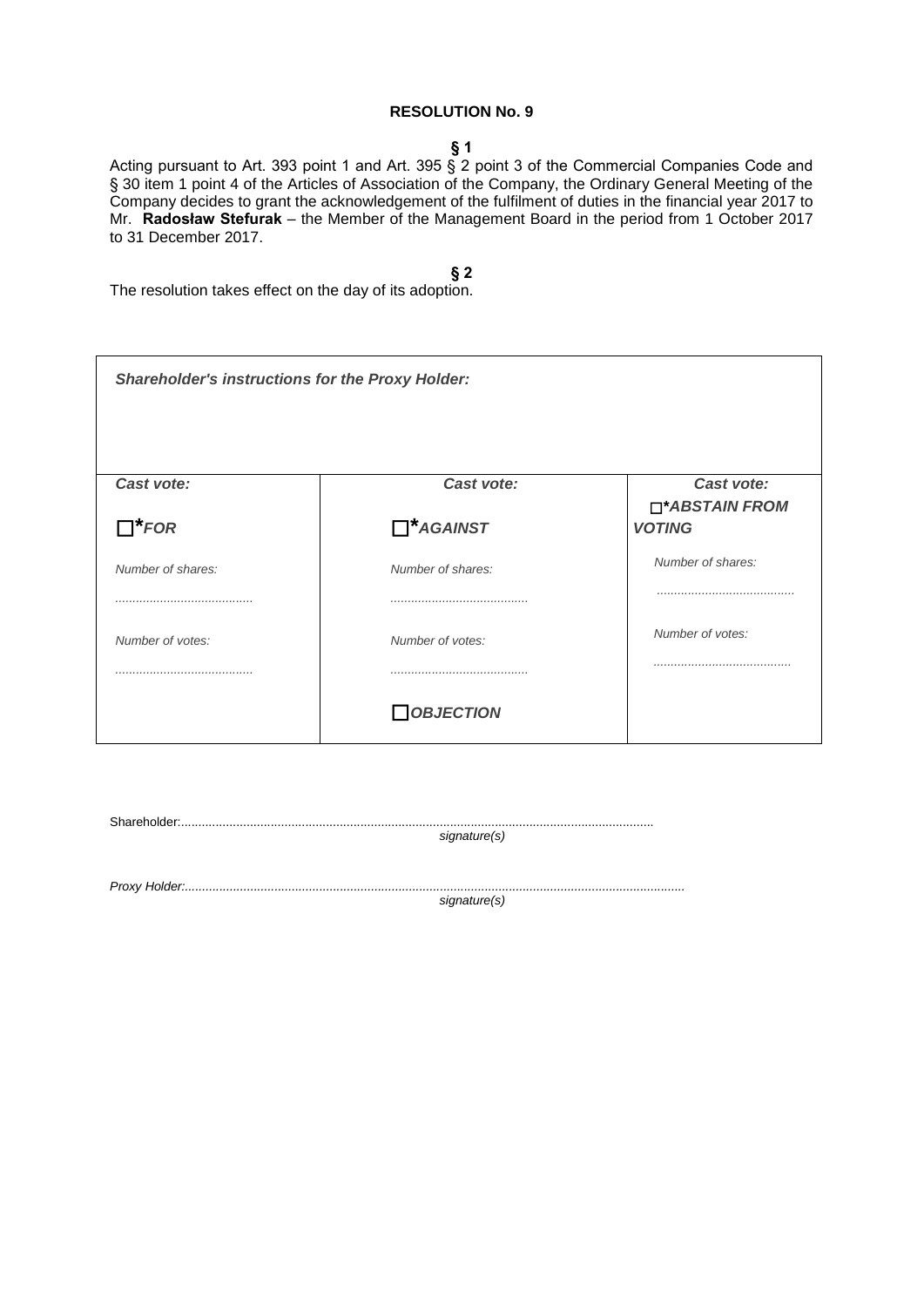#### **§ 1**

Acting pursuant to Art. 393 point 1 and Art. 395 § 2 point 3 of the Commercial Companies Code and § 30 item 1 point 4 of the Articles of Association of the Company, the Ordinary General Meeting of the Company decides to grant the acknowledgement of the fulfilment of duties in the financial year 2017 to Mr. **Tomasz Wróbel** – the Member of the Management Board in the period from 1 January 2017 to 31 December 2017.

**§ 2**

The resolution takes effect on the day of its adoption.

| <b>Shareholder's instructions for the Proxy Holder:</b> |                   |                                 |
|---------------------------------------------------------|-------------------|---------------------------------|
| Cast vote:                                              | Cast vote:        | Cast vote:                      |
| $\Box^*$ FOR                                            | $\Box^*$ AGAINST  | □*ABSTAIN FROM<br><b>VOTING</b> |
| Number of shares:                                       | Number of shares: | Number of shares:               |
|                                                         |                   |                                 |
| Number of votes:                                        | Number of votes:  | Number of votes:                |
|                                                         |                   |                                 |
|                                                         | <b>OBJECTION</b>  |                                 |

*signature(s)*

*Proxy Holder:.................................................................................................................................................*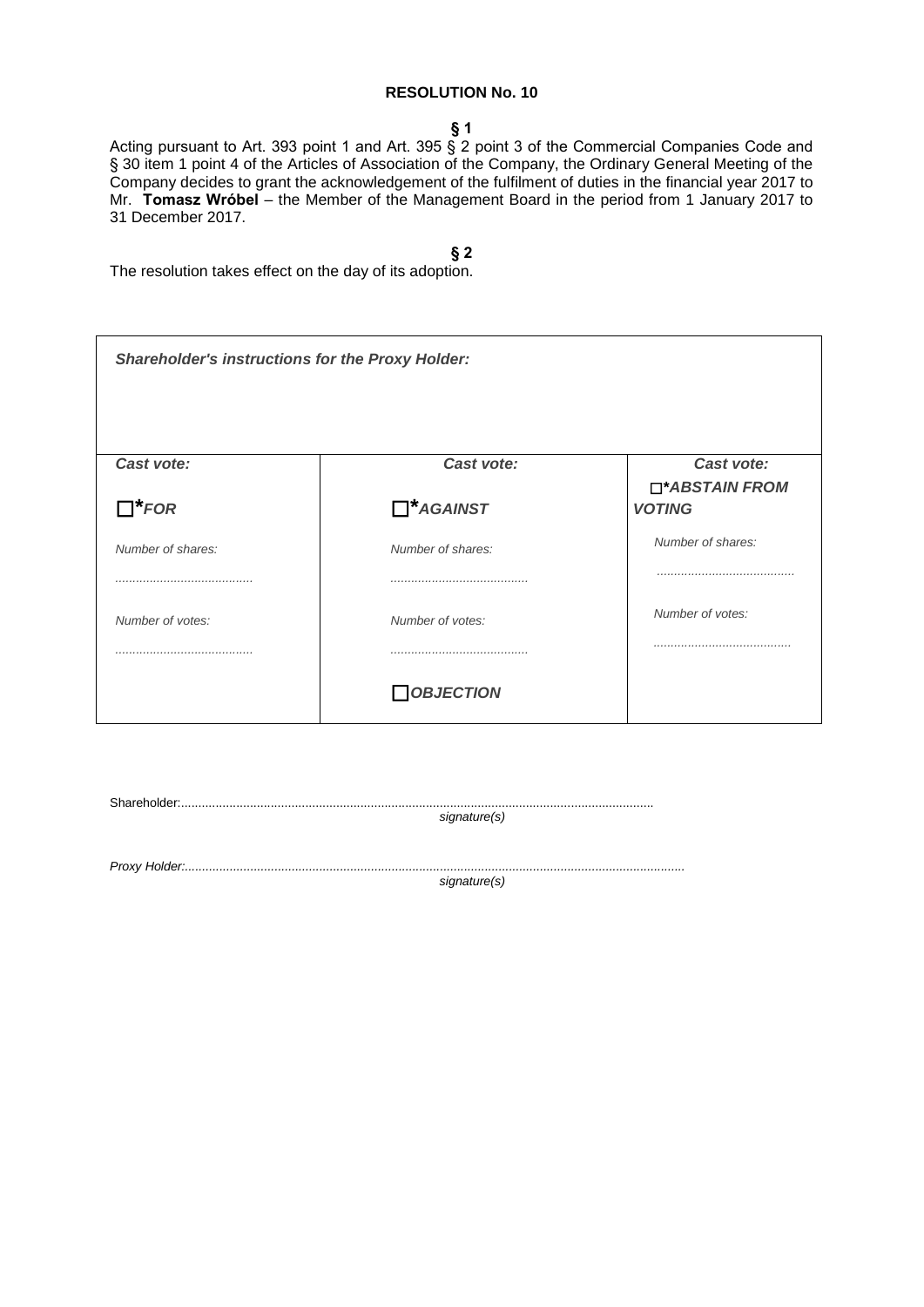### **§ 1**

Acting pursuant to Art. 393 point 1 and Art. 395 § 2 point 3 of the Commercial Companies Code and § 30 item 1 point 4 of the Articles of Association of the Company, the Ordinary General Meeting of the Company decides to grant the acknowledgement of the fulfilment of duties in the financial year 2017 to Mr. **Mirosław Kujawski** – the Member of the Management Board in the period from 1 January 2017 to 31 December 2017.

### **§ 2**

The resolution takes effect on the day of its adoption.

| <b>Shareholder's instructions for the Proxy Holder:</b> |                   |                                 |
|---------------------------------------------------------|-------------------|---------------------------------|
| Cast vote:                                              | Cast vote:        | Cast vote:                      |
| $\Box^*$ FOR                                            | $\Box^*$ AGAINST  | □*ABSTAIN FROM<br><b>VOTING</b> |
| Number of shares:                                       | Number of shares: | Number of shares:               |
|                                                         |                   |                                 |
| Number of votes:                                        | Number of votes:  | Number of votes:                |
|                                                         |                   |                                 |
|                                                         | <b>OBJECTION</b>  |                                 |

| signature(s) |
|--------------|
|              |
|              |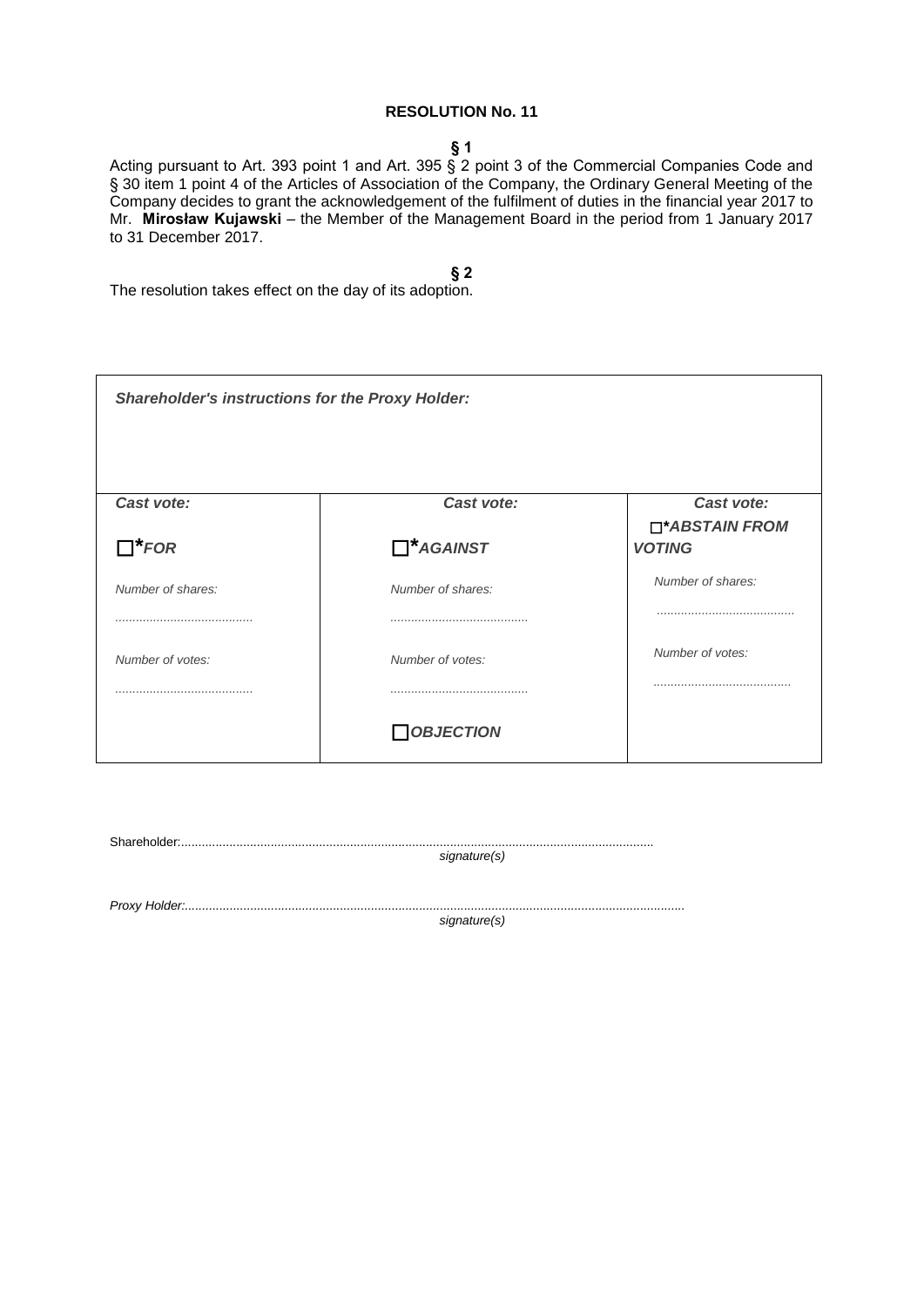### **§ 1**

Acting pursuant to Art. 393 point 1 and Art. 395 § 2 point 3 of the Commercial Companies Code and § 30 item 1 point 4 of the Articles of Association of the Company, the Ordinary General Meeting of the Company decides to grant the acknowledgement of the fulfilment of duties in the financial year 2017 to Ms. **Małgorzata Danek** – the Member of the Management Board in the period from 1 January 2017 to 31 December 2017.

### **§ 2**

The resolution takes effect on the day of its adoption.

| <b>Shareholder's instructions for the Proxy Holder:</b> |                   |                              |
|---------------------------------------------------------|-------------------|------------------------------|
| Cast vote:                                              | Cast vote:        | Cast vote:<br>□*ABSTAIN FROM |
| $\Box^*$ FOR                                            | $\Box^*$ AGAINST  | <b>VOTING</b>                |
| Number of shares:                                       | Number of shares: | Number of shares:            |
|                                                         |                   |                              |
| Number of votes:                                        | Number of votes:  | Number of votes:             |
|                                                         |                   |                              |
|                                                         | <b>OBJECTION</b>  |                              |

| .Shareholder |              |
|--------------|--------------|
|              | signature(s) |
|              |              |
|              |              |

*Proxy Holder:.................................................................................................................................................*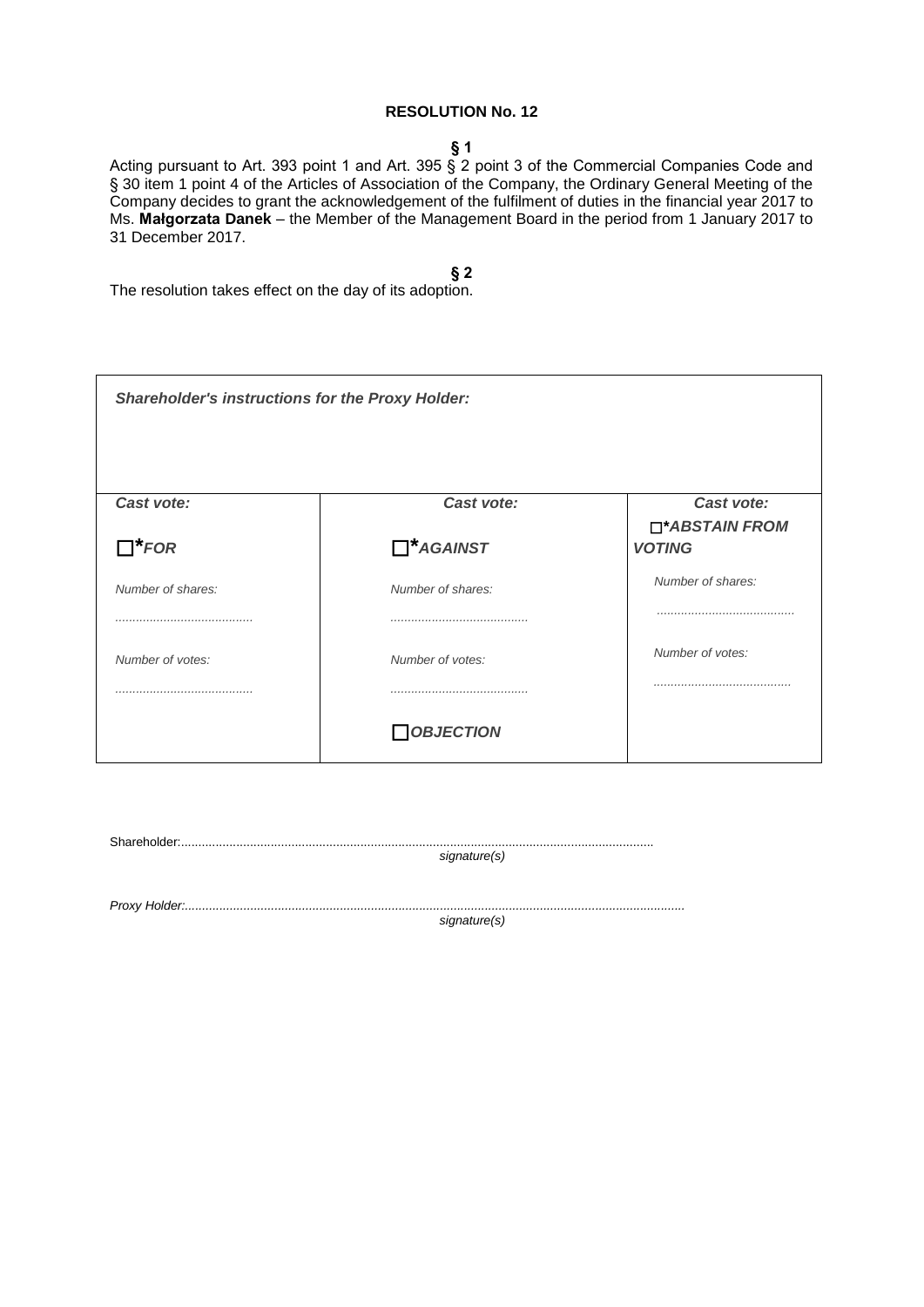#### **§ 1**

Acting pursuant to Art. 393 point 1 and Art. 395 § 2 point 3 of the Commercial Companies Code and § 30 item 1 point 4 of the Articles of Association of the Company, the Ordinary General Meeting of the Company decides to grant the acknowledgement of the fulfilment of duties in the financial year 2017 to Mr. **Leszek Czarnecki** – the Chairman of the Supervisory Board in the period from 1 January 2017 to 27 April 2017 and from 27 April 2017 to 20 September 2017.

**§ 2**

| <b>Shareholder's instructions for the Proxy Holder:</b> |                   |                                 |
|---------------------------------------------------------|-------------------|---------------------------------|
| Cast vote:                                              | Cast vote:        | Cast vote:                      |
| $\Box^*$ FOR                                            | $\Box^*$ AGAINST  | □*ABSTAIN FROM<br><b>VOTING</b> |
| Number of shares:                                       | Number of shares: | Number of shares:               |
|                                                         |                   |                                 |
| Number of votes:                                        | Number of votes:  | Number of votes:                |
|                                                         |                   |                                 |
|                                                         | <b>OBJECTION</b>  |                                 |

| signature(s) |
|--------------|
|              |
| signature(s) |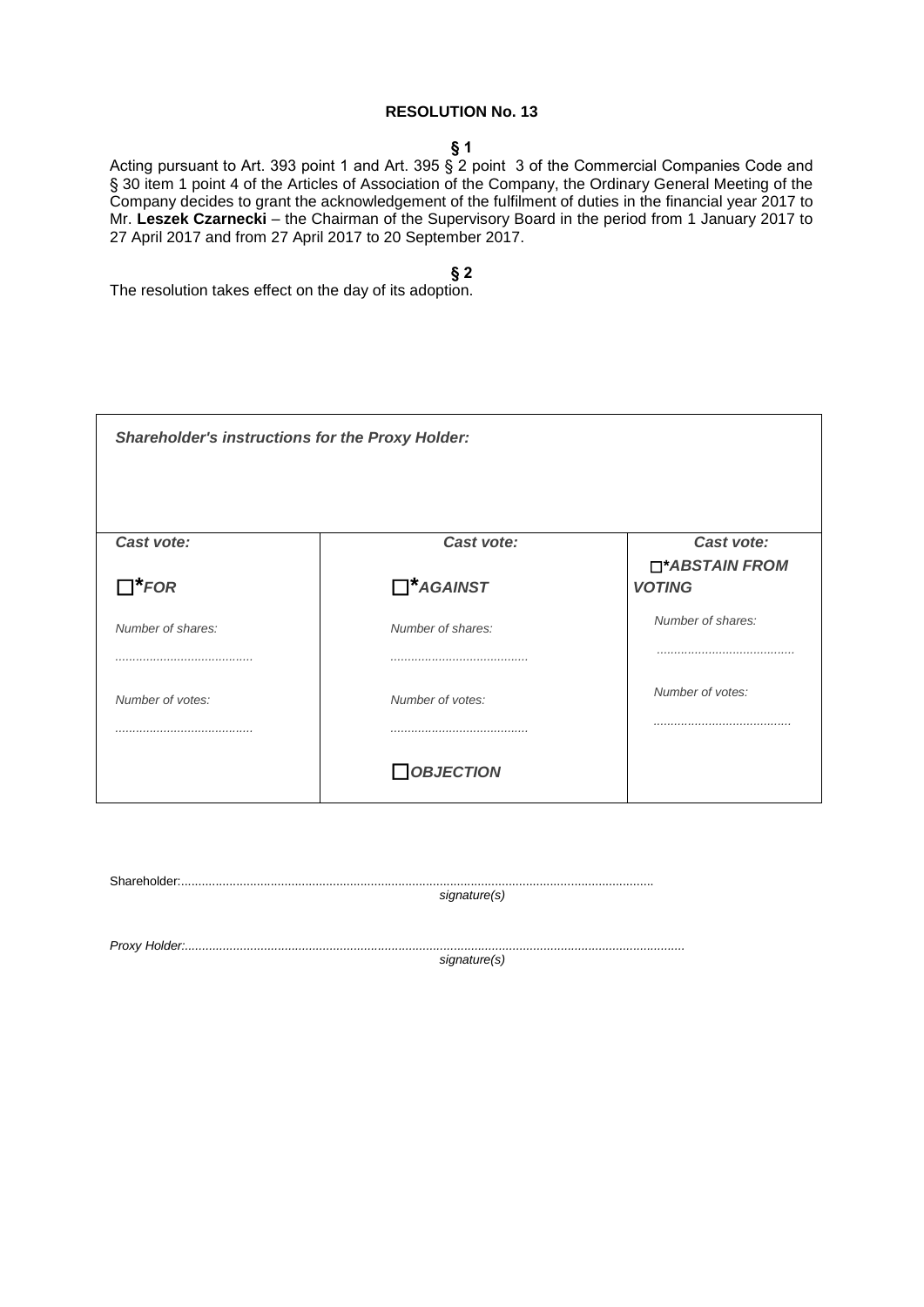#### **§ 1**

Acting pursuant to Art. 393 point 1 and Art. 395 § 2 point 3 of the Commercial Companies Code and § 30 item 1 point 4 of the Articles of Association of the Company, the Ordinary General Meeting of the Company decides to grant the acknowledgement of the fulfilment of duties in the financial year 2017 to Mr. **Andrzej Błażejewski** – Vice Chairman of the Supervisory Board in the period from 1 January 2017 to 27 April 2017.

## **§ 2**

The resolution takes effect on the day of its adoption.

| <b>Shareholder's instructions for the Proxy Holder:</b> |                   |                              |
|---------------------------------------------------------|-------------------|------------------------------|
| Cast vote:                                              | Cast vote:        | Cast vote:<br>□*ABSTAIN FROM |
| $\Box^*$ FOR                                            | $\prod^*$ AGAINST | <b>VOTING</b>                |
| Number of shares:                                       | Number of shares: | Number of shares:            |
|                                                         |                   |                              |
| Number of votes:                                        | Number of votes:  | Number of votes:             |
|                                                         |                   |                              |
|                                                         | <b>OBJECTION</b>  |                              |

| signature(s) |  |
|--------------|--|
|              |  |
|              |  |

*Proxy Holder:.................................................................................................................................................*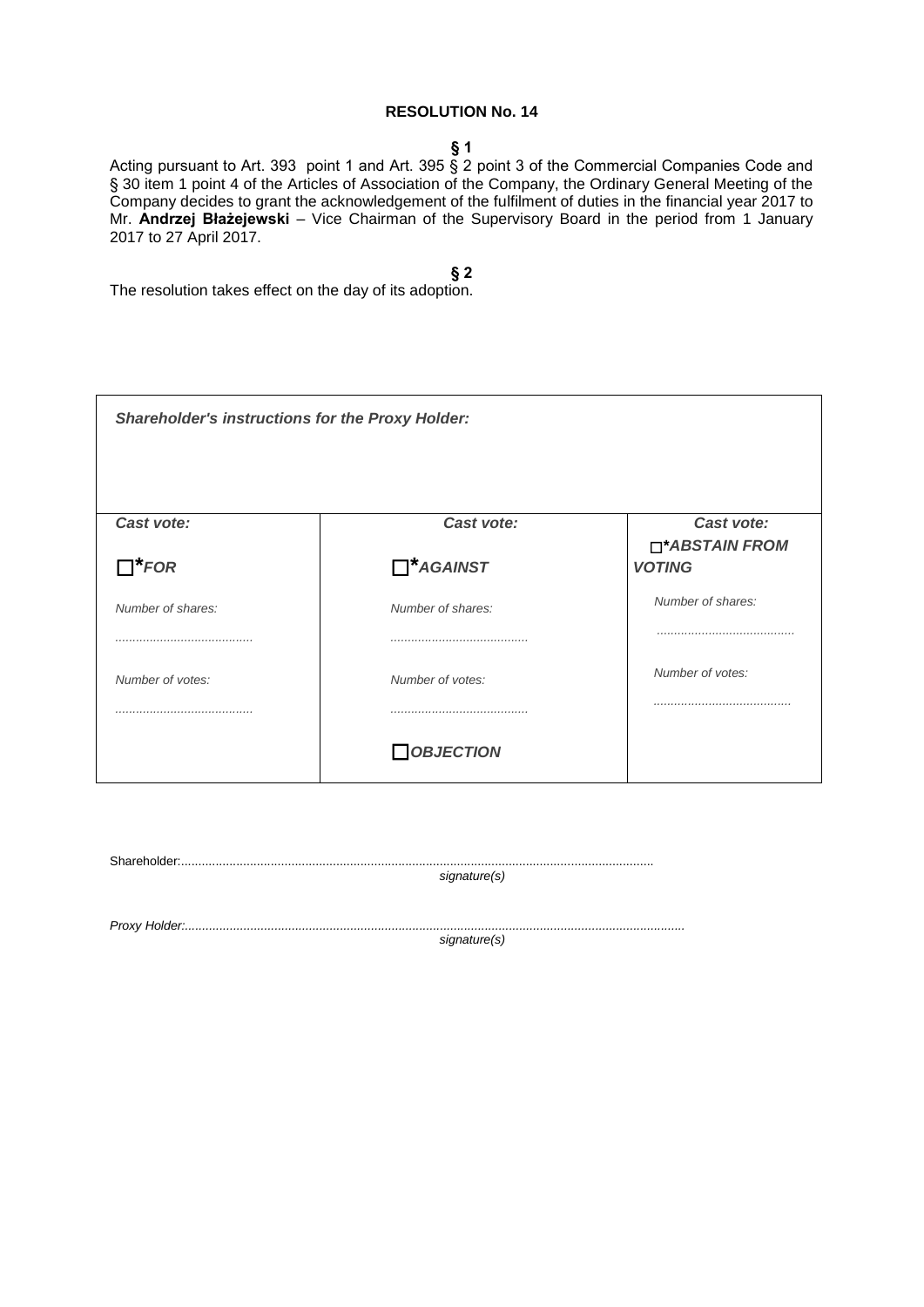### **§ 1**

Acting pursuant to Art. 393 point 1 and Art. 395 § 2 point 3 of the Commercial Companies Code and § 30 item 1 point 4 of the Articles of Association of the Company, the Ordinary General Meeting of the Company decides to grant the acknowledgement of the fulfilment of duties in the financial year 2017 to Mr. **Remigiusz Baliński** – the Member of the Supervisory Board in the period from 1 January 2017 to 27 April 2017 and Vice Chairman of the Supervisory Board in the period from 27 April 2017 to 30 September 2017.

**§ 2**

The resolution takes effect on the day of its adoption.

| <b>Shareholder's instructions for the Proxy Holder:</b> |                                |                                               |
|---------------------------------------------------------|--------------------------------|-----------------------------------------------|
| Cast vote:<br>$\Box^*$ FOR                              | Cast vote:<br>$\Box^*$ AGAINST | Cast vote:<br>□*ABSTAIN FROM<br><b>VOTING</b> |
| Number of shares:                                       | Number of shares:              | Number of shares:                             |
| Number of votes:                                        | Number of votes:               | Number of votes:                              |
|                                                         | <b>OBJECTION</b>               |                                               |

| signature(s) |
|--------------|

*Proxy Holder:.................................................................................................................................................*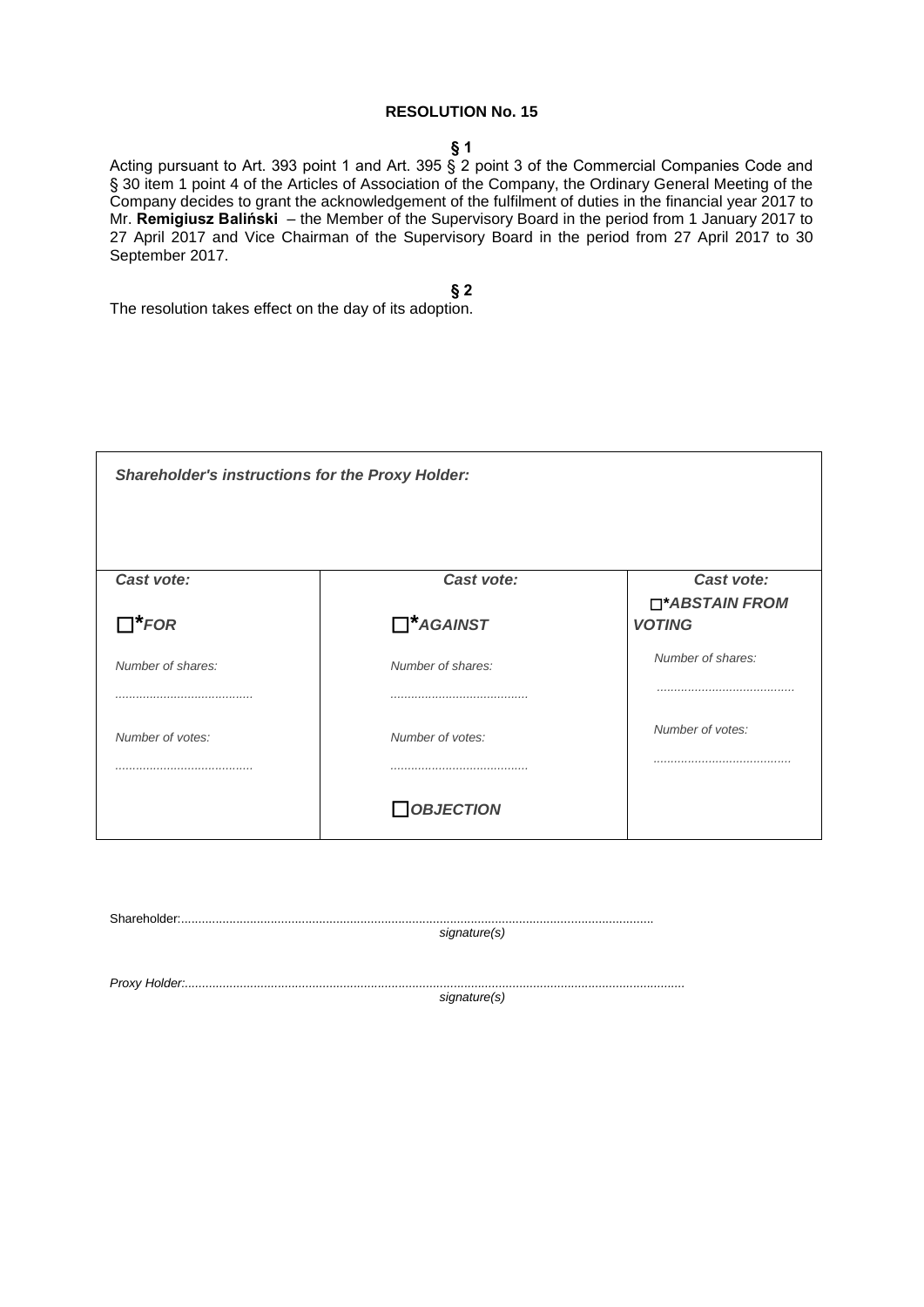#### **§ 1**

Acting pursuant to Art. 393 point 1 and Art. 395 § 2 point 3 of the Commercial Companies Code and § 30 item 1 point 4 of the Articles of Association of the Company, the Ordinary General Meeting of the Company decides to grant the acknowledgement of the fulfilment of duties in the financial year 2017 to Mr. **Zbigniew Dorenda** – the Member of the Supervisory Board in the period from 1 January 2017 to 27 April 2017.

**§ 2**

The resolution takes effect on the day of its adoption.

| <b>Shareholder's instructions for the Proxy Holder:</b> |                   |                              |  |
|---------------------------------------------------------|-------------------|------------------------------|--|
| Cast vote:                                              | Cast vote:        | Cast vote:<br>□*ABSTAIN FROM |  |
| $\Box^*$ FOR                                            | $\Box^*$ AGAINST  | <b>VOTING</b>                |  |
| Number of shares:                                       | Number of shares: | Number of shares:            |  |
| Number of votes:                                        | Number of votes:  | Number of votes:             |  |
|                                                         | <b>OBJECTION</b>  |                              |  |

| signature(s) |
|--------------|

*Proxy Holder:.................................................................................................................................................*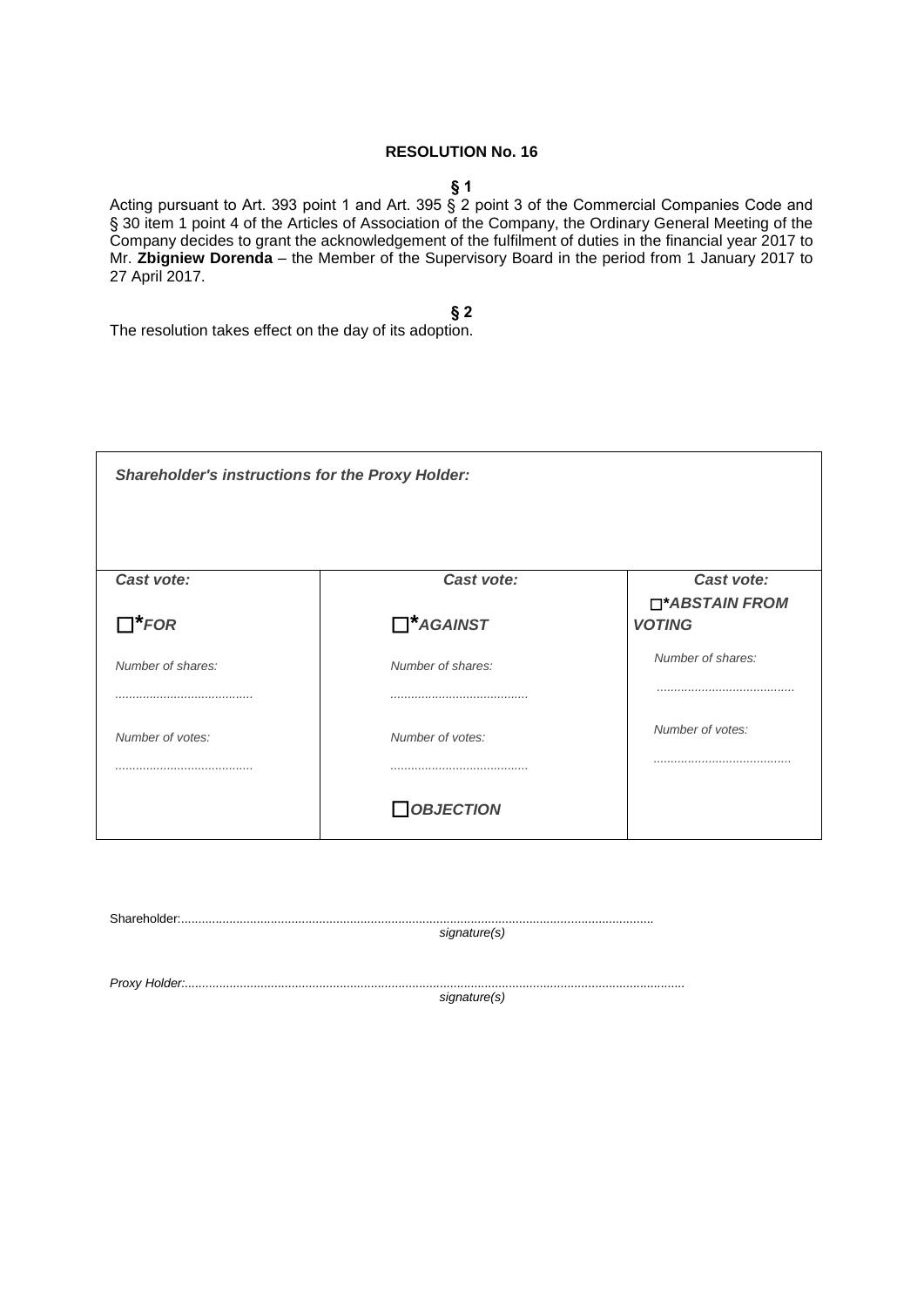## **§ 1**

Acting pursuant to Art. 393 point 1 and Art. 395 § 2 point 3 of the Commercial Companies Code and § 30 item 1 point 4 of the Articles of Association of the Company, the Ordinary General Meeting of the Company decides to grant the acknowledgement of the fulfilment of duties in the financial year 2017 to Ms. **Joanna Gransort** – the Member of the Supervisory Board in the period from 1 January 2017 to 27 April 2017 and from 27 April 2017 to 19 October 2017.

**§ 2**

| <b>Shareholder's instructions for the Proxy Holder:</b> |                   |                                 |
|---------------------------------------------------------|-------------------|---------------------------------|
| Cast vote:                                              | Cast vote:        | Cast vote:                      |
| $\Box^*$ FOR                                            | $\Box^*$ AGAINST  | □*ABSTAIN FROM<br><b>VOTING</b> |
| Number of shares:                                       | Number of shares: | Number of shares:               |
|                                                         |                   |                                 |
| Number of votes:                                        | Number of votes:  | Number of votes:                |
|                                                         |                   |                                 |
|                                                         | <b>OBJECTION</b>  |                                 |

| $\textbf{Shareholder} \textit{.} \textit{} \textit{} \textit{} \textit{} \textit{} \textit{} \textit{} \textit{} \textit{} \textit{} \textit{} \textit{} \textit{} \textit{} \textit{} \textit{} \textit{} \textit{} \textit{} \textit{} \textit{} \textit{} \textit{} \textit{} \textit{} \textit{} \textit{} \textit{} \textit{} \textit{} \textit{} \textit{} \textit{} \textit{} \textit$ |              |
|-----------------------------------------------------------------------------------------------------------------------------------------------------------------------------------------------------------------------------------------------------------------------------------------------------------------------------------------------------------------------------------------------|--------------|
|                                                                                                                                                                                                                                                                                                                                                                                               | signature(s) |
|                                                                                                                                                                                                                                                                                                                                                                                               |              |
|                                                                                                                                                                                                                                                                                                                                                                                               |              |
|                                                                                                                                                                                                                                                                                                                                                                                               | signature(s) |
|                                                                                                                                                                                                                                                                                                                                                                                               |              |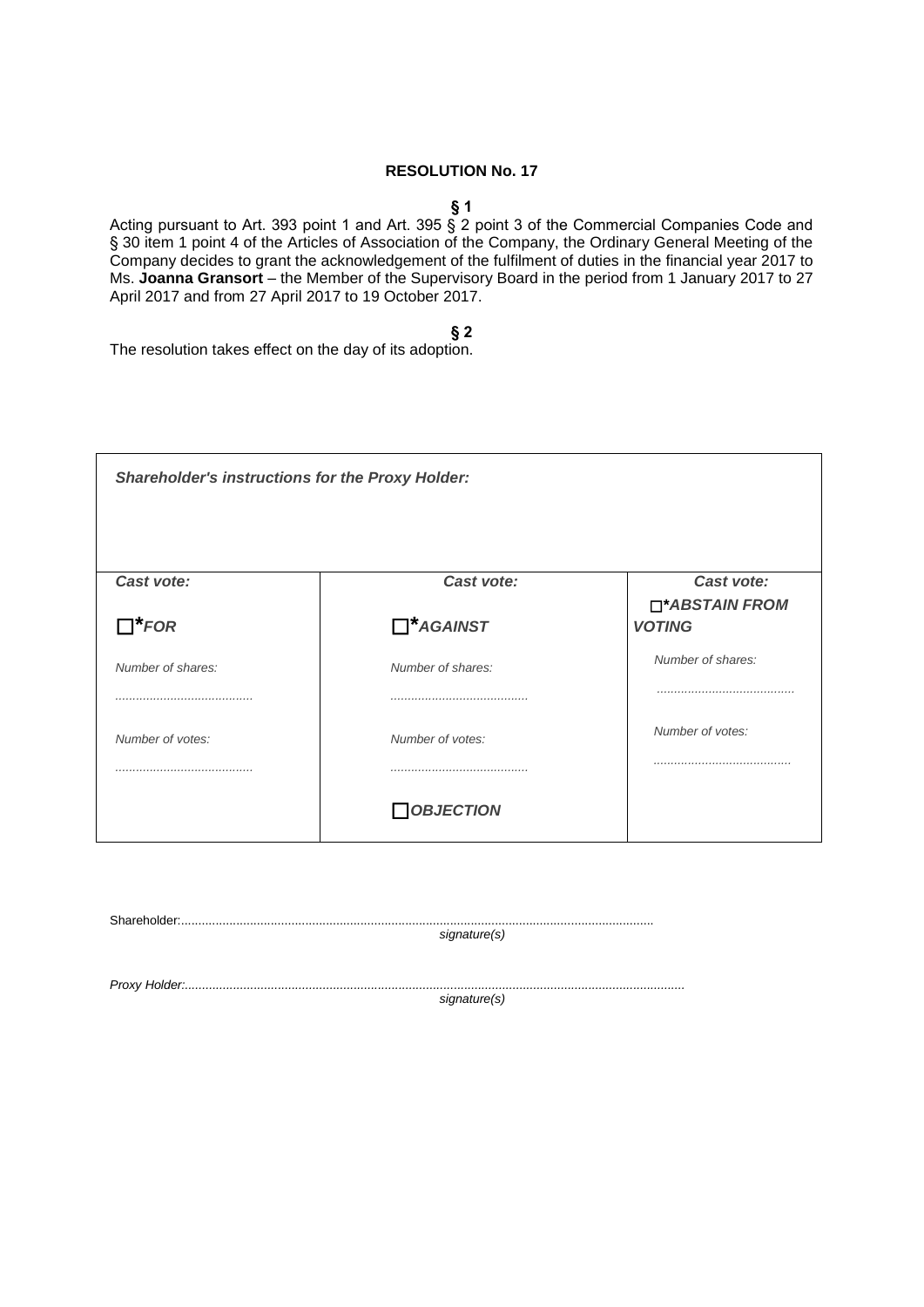#### **§ 1**

Acting pursuant to Art. 393 point 1 and Art. 395 § 2 point 3 of the Commercial Companies Code and § 30 item 1 point 4 of the Articles of Association of the Company, the Ordinary General Meeting of the Company decides to grant the acknowledgement of the fulfilment of duties in the financial year 2017 to Mr. **Grzegorz Korczyński** – the Member of the Supervisory Board in the period from 1 January 2017 to 27 April 2017 and from 27 April 2017 to 19 October 2017.

**§ 2**

The resolution takes effect on the day of its adoption.

| <b>Shareholder's instructions for the Proxy Holder:</b> |                   |                                 |
|---------------------------------------------------------|-------------------|---------------------------------|
| Cast vote:                                              | Cast vote:        | Cast vote:                      |
| $\Box^*$ FOR                                            | $\Box^*$ AGAINST  | □*ABSTAIN FROM<br><b>VOTING</b> |
| Number of shares:                                       | Number of shares: | Number of shares:               |
|                                                         |                   |                                 |
| Number of votes:                                        | Number of votes:  | Number of votes:                |
|                                                         |                   |                                 |
|                                                         | <b>OBJECTION</b>  |                                 |

Shareholder:......................................................................................................................................... *signature(s) Proxy Holder:................................................................................................................................................. signature(s)*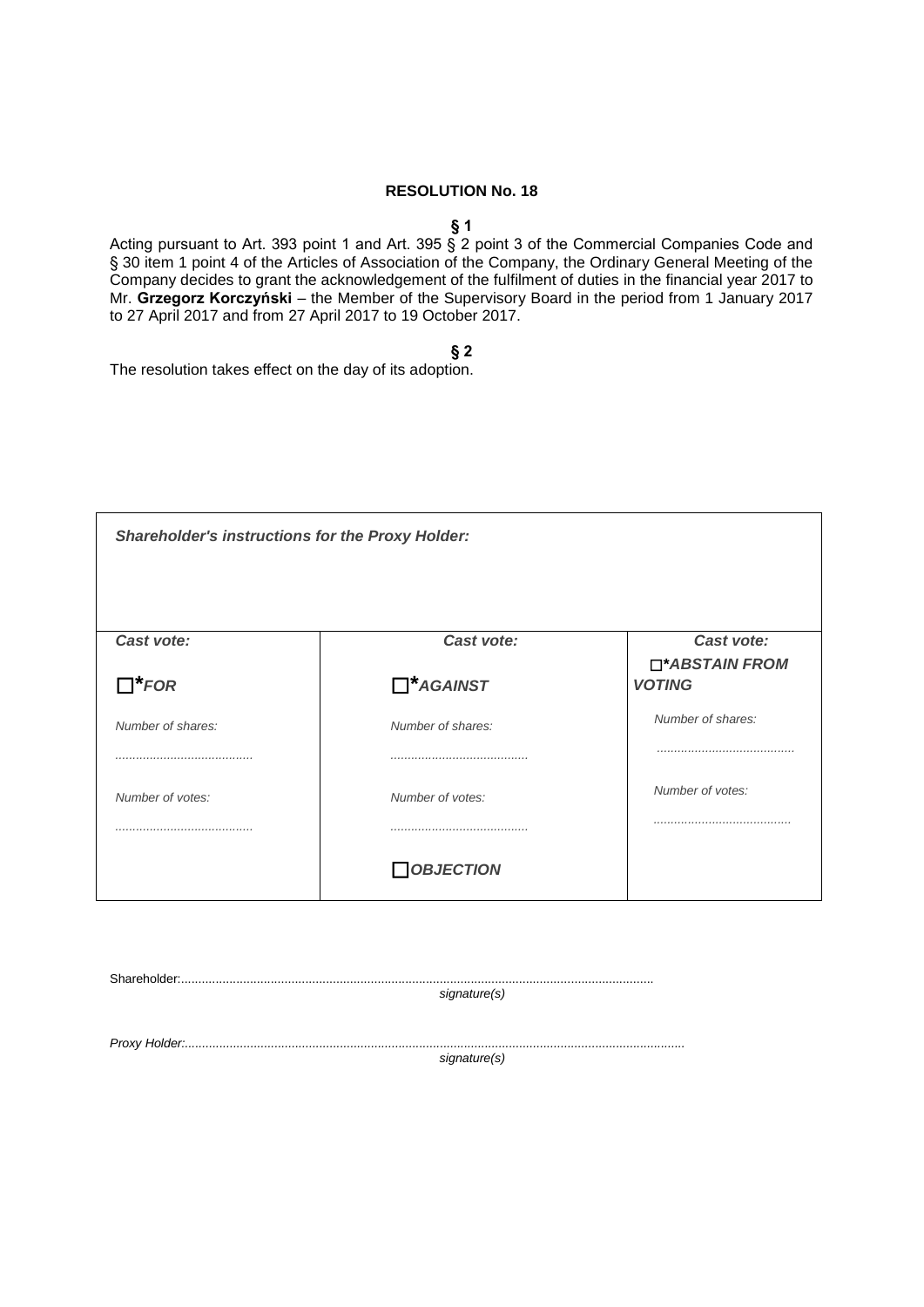#### **§ 1**

Acting pursuant to Art. 393 point 1 and Art. 395 § 2 point 3 of the Commercial Companies Code and § 30 item 1 point 4 of the Articles of Association of the Company, the Ordinary General Meeting of the Company decides to grant the acknowledgement of the fulfilment of duties in the financial year 2017 to Mr. **Michał Hulbój** – the Member of the Supervisory Board in the period from 27 April 2017 to 19 October 2017 and the Chairman of the Supervisory Board in the period from 19 October 2017 to 31 December 2017.

**§ 2**

| <b>Shareholder's instructions for the Proxy Holder:</b> |                   |                                 |
|---------------------------------------------------------|-------------------|---------------------------------|
|                                                         |                   |                                 |
| Cast vote:                                              | Cast vote:        | Cast vote:                      |
| $\Box^*$ FOR                                            | $\Box^*$ AGAINST  | □*ABSTAIN FROM<br><b>VOTING</b> |
| Number of shares:                                       | Number of shares: | Number of shares:               |
|                                                         |                   |                                 |
| Number of votes:                                        | Number of votes:  | Number of votes:                |
|                                                         |                   |                                 |
|                                                         | <b>OBJECTION</b>  |                                 |

| signature(s) |
|--------------|
|              |
|              |
|              |
| signature(s) |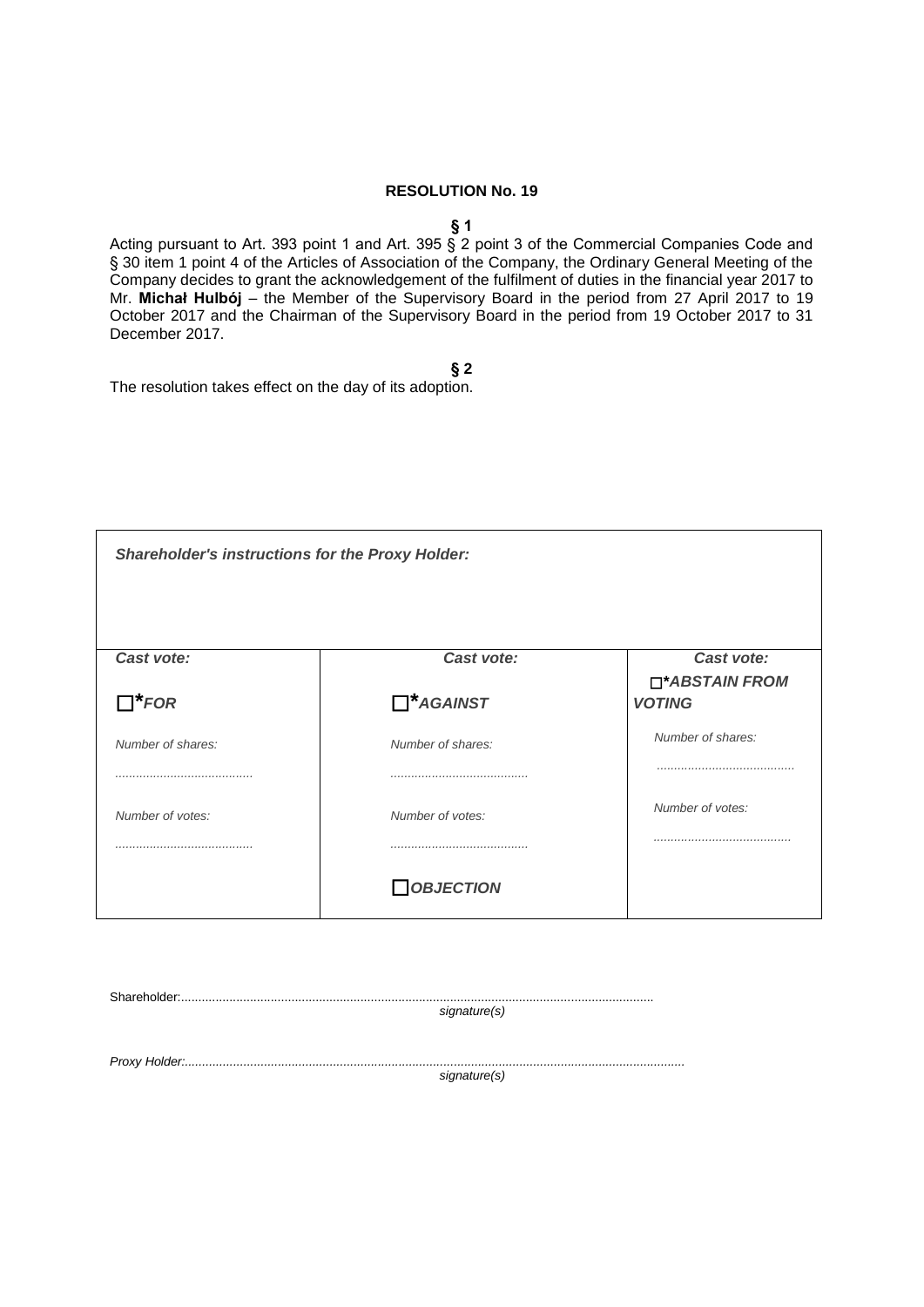#### **§ 1**

Acting pursuant to Art. 393 point 1 and Art. 395 § 2 point 3 of the Commercial Companies Code and § 30 item 1 point 4 of the Articles of Association of the Company, the Ordinary General Meeting of the Company decides to grant the acknowledgement of the fulfilment of duties in the financial year 2017 to Mr. **Paweł Małyska** – the Member of the Supervisory Board in the period from 27 April 2017 to 19 October 2017 and from 19 October 2017 to 31 December 2017.

**§ 2**

| <b>Shareholder's instructions for the Proxy Holder:</b> |                   |                                 |
|---------------------------------------------------------|-------------------|---------------------------------|
| Cast vote:                                              | Cast vote:        | Cast vote:                      |
| $\Box^*$ FOR                                            | $\Box^*$ AGAINST  | □*ABSTAIN FROM<br><b>VOTING</b> |
| Number of shares:                                       | Number of shares: | Number of shares:               |
|                                                         |                   |                                 |
| Number of votes:                                        | Number of votes:  | Number of votes:                |
|                                                         |                   |                                 |
|                                                         | <b>OBJECTION</b>  |                                 |

| ${\bf Shareholder.}.\hspace*{1.5cm}.\hspace*{1.5cm}.\hspace*{1.5cm}.\hspace*{1.5cm}.\hspace*{1.5cm}.\hspace*{1.5cm}.\hspace*{1.5cm}.\hspace*{1.5cm}.\hspace*{1.5cm}.\hspace*{1.5cm}.\hspace*{1.5cm}.\hspace*{1.5cm}.\hspace*{1.5cm}.\hspace*{1.5cm}.\hspace*{1.5cm}.\hspace*{1.5cm}.\hspace*{1.5cm}.\hspace*{1.5cm}.\hspace*{1.5cm}.\hspace*{1.5cm}.\hspace*{1.5cm}.\hspace$ |              |
|------------------------------------------------------------------------------------------------------------------------------------------------------------------------------------------------------------------------------------------------------------------------------------------------------------------------------------------------------------------------------|--------------|
|                                                                                                                                                                                                                                                                                                                                                                              | signature(s) |
|                                                                                                                                                                                                                                                                                                                                                                              |              |
|                                                                                                                                                                                                                                                                                                                                                                              |              |
|                                                                                                                                                                                                                                                                                                                                                                              | signature(s) |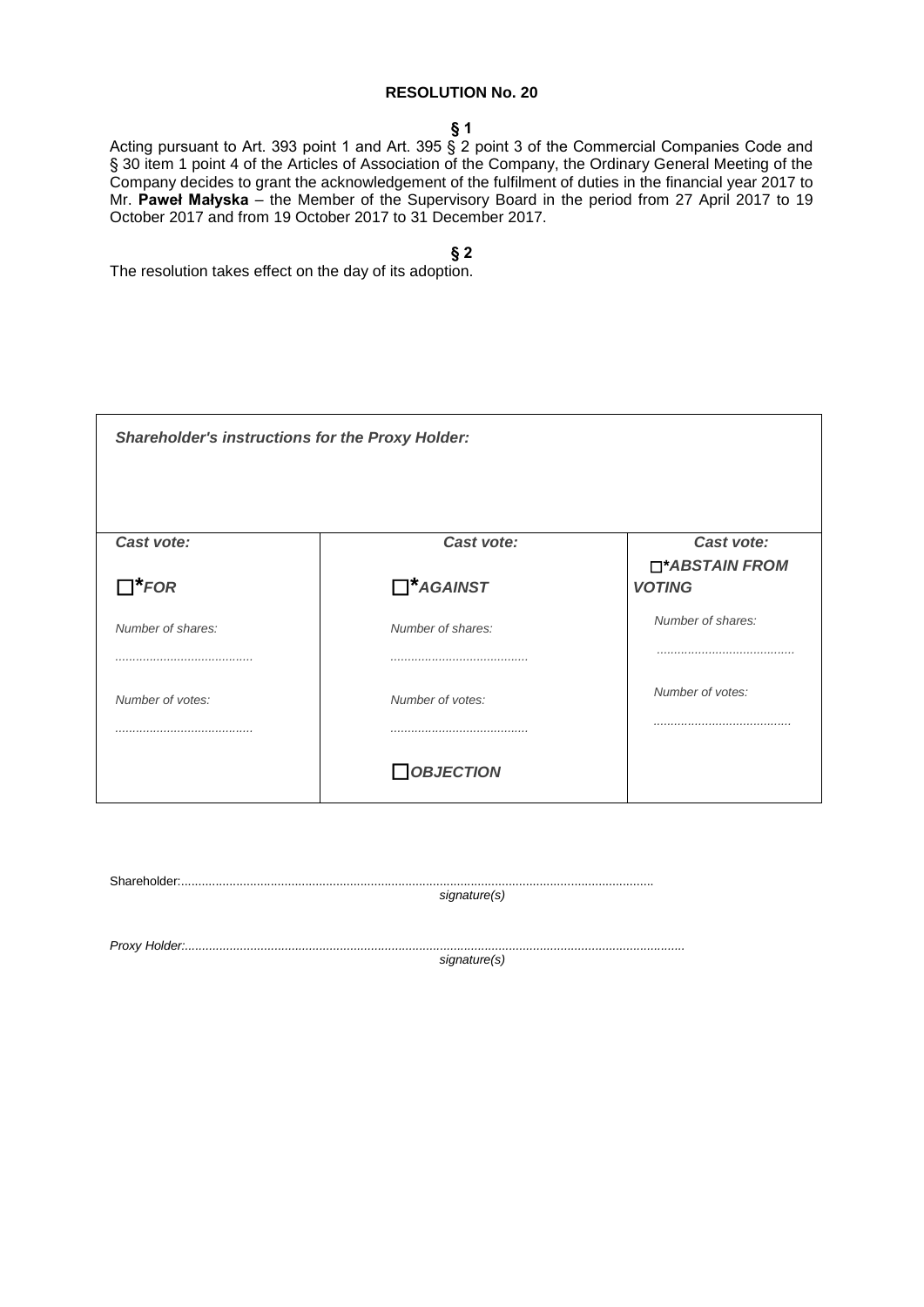#### **§ 1**

Acting pursuant to Art. 393 point 1 and Art. 395 § 2 point 3 of the Commercial Companies Code and § 30 item 1 point 4 of the Articles of Association of the Company, the Ordinary General Meeting of the Company decides to grant the acknowledgement of the fulfilment of duties in the financial year 2017 to Mr. **Michał Kowalczewski** – the Vice Chairman of the Supervisory Board in the period from 19 October 2017 to 31 December 2017.

**§ 2**

| <b>Shareholder's instructions for the Proxy Holder:</b> |                   |                                 |
|---------------------------------------------------------|-------------------|---------------------------------|
| Cast vote:                                              | Cast vote:        | Cast vote:                      |
| $\Box^*$ FOR                                            | $\Box^*$ AGAINST  | □*ABSTAIN FROM<br><b>VOTING</b> |
| Number of shares:                                       | Number of shares: | Number of shares:               |
|                                                         |                   |                                 |
| Number of votes:                                        | Number of votes:  | Number of votes:                |
|                                                         |                   |                                 |
|                                                         | <b>OBJECTION</b>  |                                 |

| signature(s) |
|--------------|
| signature(s) |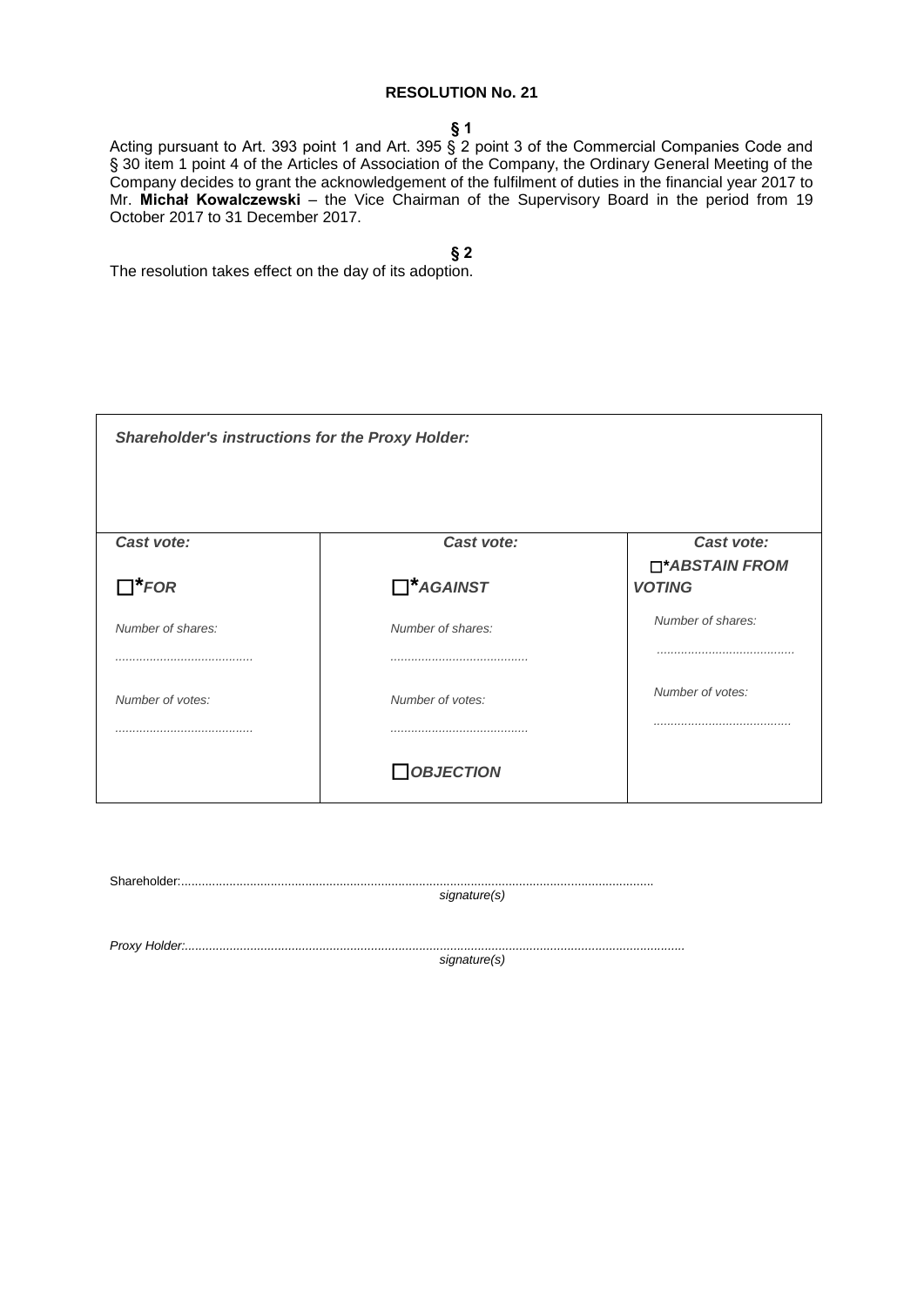**§ 1**

Acting pursuant to Art. 393 point 1 and Art. 395 § 2 point 3 of the Commercial Companies Code and § 30 item 1 point 4 of the Articles of Association of the Company, the Ordinary General Meeting of the Company decides to grant the acknowledgement of the fulfilment of duties in the financial year 2017 to Mr. **Jacek Osowski** – the Member of the Supervisory Board in the period from 19 October 2017 to 31 December 2017.

**§ 2**

| <b>Shareholder's instructions for the Proxy Holder:</b> |                   |                                 |
|---------------------------------------------------------|-------------------|---------------------------------|
| Cast vote:                                              | Cast vote:        | Cast vote:                      |
| $\Box^*$ FOR                                            | $\Box^*$ AGAINST  | □*ABSTAIN FROM<br><b>VOTING</b> |
| Number of shares:                                       | Number of shares: | Number of shares:               |
|                                                         |                   |                                 |
| Number of votes:                                        | Number of votes:  | Number of votes:                |
|                                                         |                   |                                 |
|                                                         | <b>OBJECTION</b>  |                                 |

| signature(s) |
|--------------|
|              |
|              |
| signature(s) |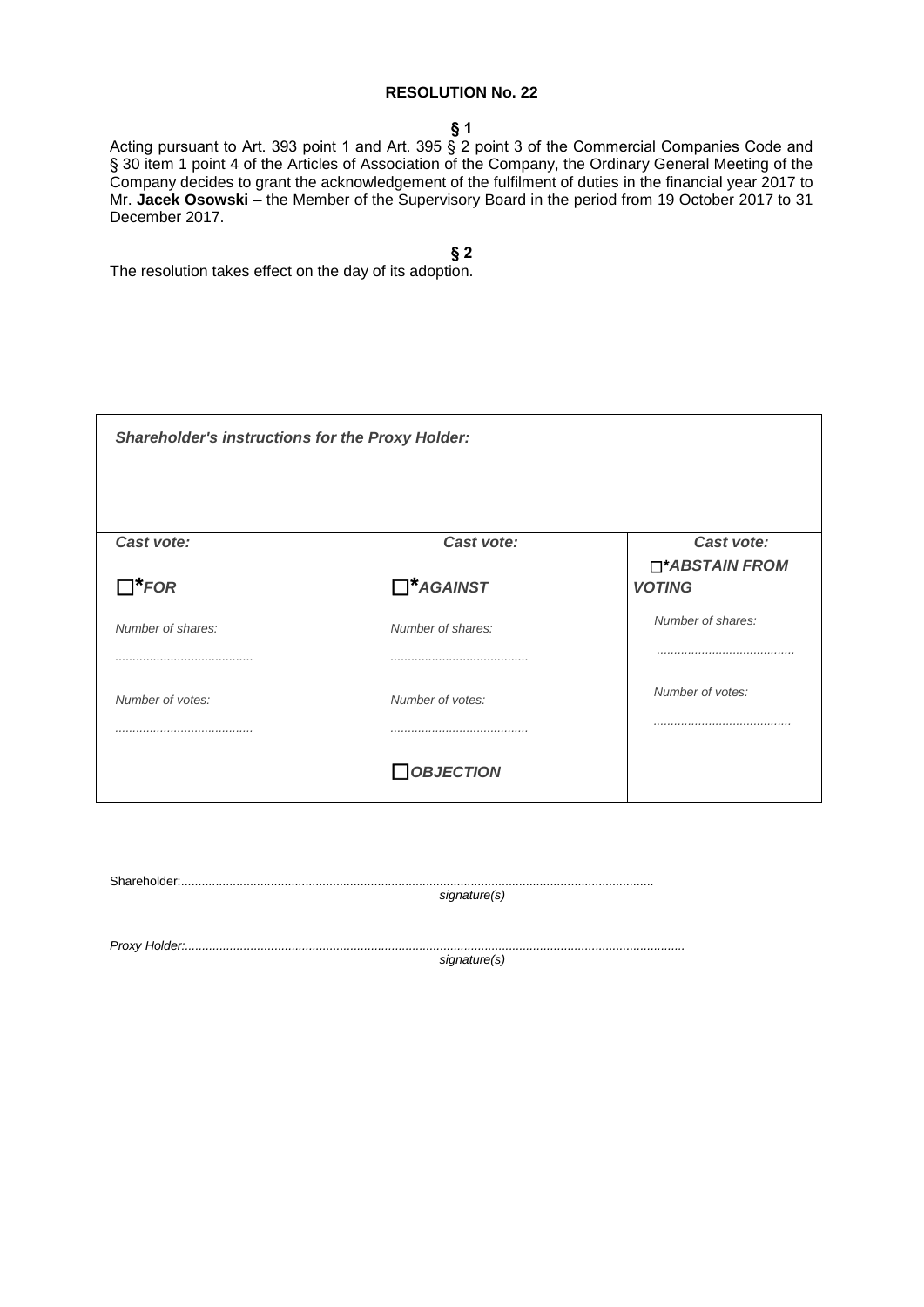**§ 1**

Acting pursuant to Art. 393 point 1 and Art. 395 § 2 point 3 of the Commercial Companies Code and § 30 item 1 point 4 of the Articles of Association of the Company, the Ordinary General Meeting of the Company decides to grant the acknowledgement of the fulfilment of duties in the financial year 2017 to Mr. **Krzysztof Kaczmarczyk** – the Member of the Supervisory Board in the period from 19 October 2017 to 31 December 2017.

**§ 2**

| <b>Shareholder's instructions for the Proxy Holder:</b> |                   |                                 |
|---------------------------------------------------------|-------------------|---------------------------------|
| Cast vote:                                              | Cast vote:        | Cast vote:                      |
| $\Box^*$ FOR                                            | $\Box^*$ AGAINST  | □*ABSTAIN FROM<br><b>VOTING</b> |
| Number of shares:                                       | Number of shares: | Number of shares:               |
|                                                         |                   |                                 |
| Number of votes:                                        | Number of votes:  | Number of votes:                |
|                                                         |                   |                                 |
|                                                         | <b>OBJECTION</b>  |                                 |

| signature(s) |
|--------------|
| signature(s) |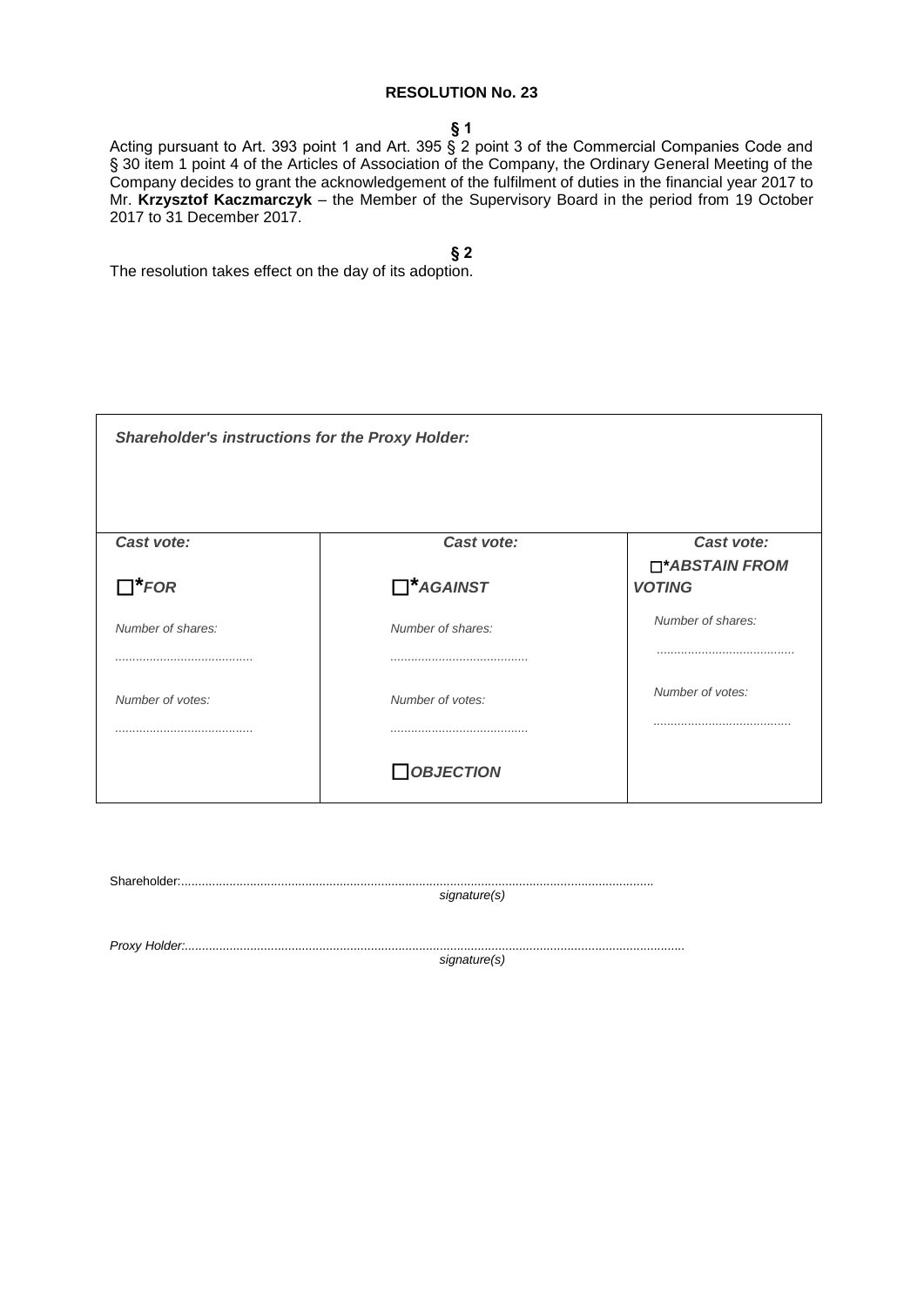**§ 1**

Acting pursuant to Art. 393 point 1 and Art. 395 § 2 point 3 of the Commercial Companies Code and § 30 item 1 point 4 of the Articles of Association of the Company, the Ordinary General Meeting of the Company decides to grant the acknowledgement of the fulfilment of duties in the financial year 2017 to Mr. **John Richard Bańka** – the Member of the Supervisory Board in the period from 19 October 2017 to 31 December 2017.

**§ 2**

| <b>Shareholder's instructions for the Proxy Holder:</b> |                   |                                 |
|---------------------------------------------------------|-------------------|---------------------------------|
| Cast vote:                                              | Cast vote:        | Cast vote:                      |
| $\Box^*$ FOR                                            | $\Box^*$ AGAINST  | □*ABSTAIN FROM<br><b>VOTING</b> |
| Number of shares:                                       | Number of shares: | Number of shares:               |
|                                                         |                   |                                 |
| Number of votes:                                        | Number of votes:  | Number of votes:                |
|                                                         |                   |                                 |
|                                                         | <b>OBJECTION</b>  |                                 |

| signature(s) |
|--------------|
|              |
|              |
| signature(s) |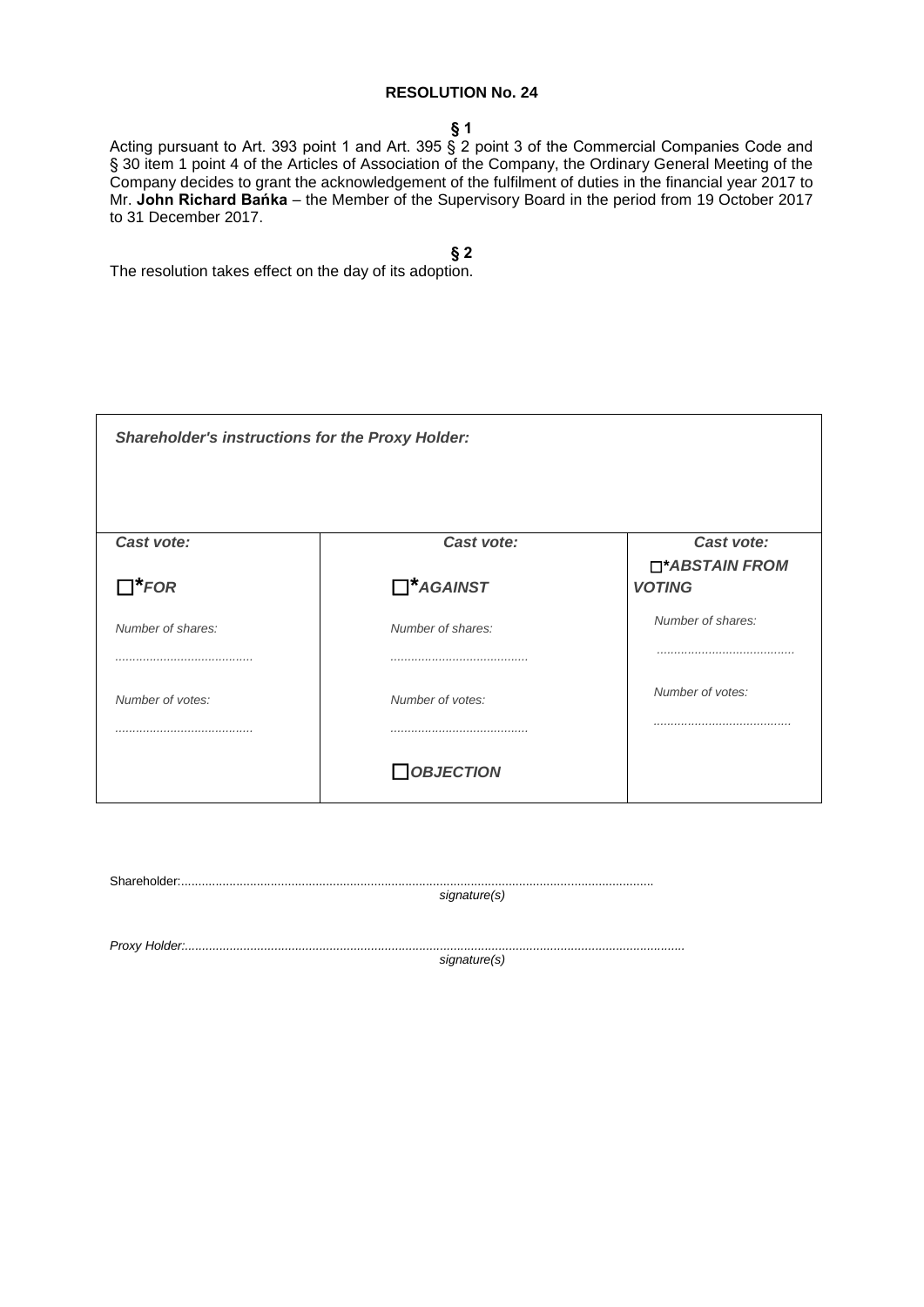**§ 1**

Acting pursuant to Art. 393 point 1 and Art. 395 § 2 point 3 of the Commercial Companies Code and § 30 item 1 point 4 of the Articles of Association of the Company, the Ordinary General Meeting of the Company decides to grant the acknowledgement of the fulfilment of duties in the financial year 2017 to Mr. **Grzegorz Grabowicz** – the Member of the Supervisory Board in the period from 19 October 2017 to 31 December 2017.

**§ 2**

| <b>Shareholder's instructions for the Proxy Holder:</b> |                   |                                 |
|---------------------------------------------------------|-------------------|---------------------------------|
| Cast vote:                                              | Cast vote:        | Cast vote:                      |
| $\Box^*$ FOR                                            | $\Box^*$ AGAINST  | □*ABSTAIN FROM<br><b>VOTING</b> |
| Number of shares:                                       | Number of shares: | Number of shares:               |
|                                                         |                   |                                 |
| Number of votes:                                        | Number of votes:  | Number of votes:                |
|                                                         |                   |                                 |
|                                                         | <b>OBJECTION</b>  |                                 |

| signature(s) |
|--------------|
|              |
|              |
| signature(s) |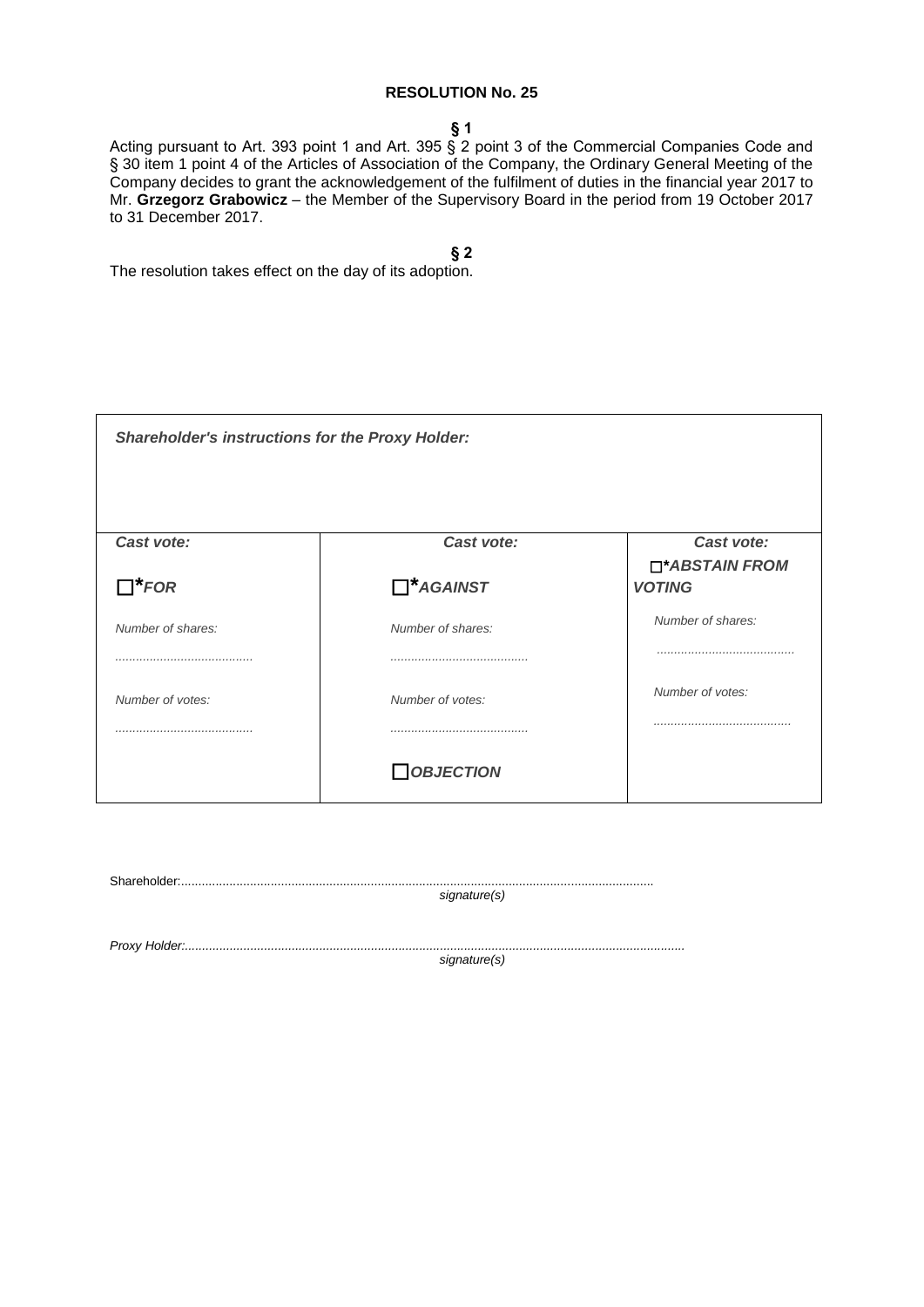### **§ 1**

- 1. Acting pursuant to Art. 396 § 5 and Art. 348 § 1 of the Commercial Companies Code, the Ordinary General Meeting of the Company decides to allocate the supplementary capital created from profits from previous years in the amount of PLN 6,504,679.42 (in words: six million five hundred four thousand six hundred seventy nine zlotys forty two groszes) for the payment of the dividend.
- 2. The principles and date of the dividend payment are set forth in § 2 of this resolution.

### **§ 2**

Acting pursuant to Art. 395 § 2 point 2 and Art. 348 of the Commercial Companies Code and § 30 item 1 point 2 and point 3 of the Articles of Association of the Company, as well as in view of Principle IV.Z.16 of the Code of Best Practice for WSE Listed Companies (Resolution No. 26/1413/2015 of the Supervisory Board of the Warsaw Stock Exchange of 13 October 2015), the Ordinary General Meeting of the Company hereby resolves as follows:

- 1. The Ordinary General Meeting of the Company decides to allocate the Company's profit for the financial year ended 31 December 2017 in the amount of PLN 100,909,315.22 (say: one hundred million nine hundred nine thousand three hundred fifteen zlotys twenty two groszes) for the distribution among shareholders through the dividend payment.
- 2. The Ordinary General Meeting of Shareholders decides to pay out the dividend in the following manner:
	- a) the total amount of the dividend is PLN 107,413,994.64 (say: one hundred and seven million four hundred and thirteen thousand nine hundred and ninety-four zlotys and sixty-four groszes) and it includes the total profit for the financial year 2017 allocated for the dividend payment in accordance with § 2 item 1 of this resolution above, increased by PLN 6,504,679.42 (say: six million five hundred four thousand six hundred seventy nine zlotys forty two groszes) transferred from the supplementary capital and allocated for the dividend payment in accordance with § 1 of this resolution.
	- b) 447,558,311 shares participate in the dividend distribution; each share is entitled to the dividend of PLN 0.24 (say: twenty-four groszes),
	- c) the dividend record day shall be 23 July 2018.
	- d) the dividend payment day shall be 31 July 2018.

### **§ 3**

The resolution takes effect on the day of its adoption.

Shareholder:.........................................................................................................................................

| <b>Shareholder's instructions for the Proxy Holder:</b> |                   |                                 |
|---------------------------------------------------------|-------------------|---------------------------------|
|                                                         |                   |                                 |
| Cast vote:                                              | Cast vote:        | Cast vote:                      |
| $\Box^*$ FOR                                            | $\Box^*$ AGAINST  | □*ABSTAIN FROM<br><b>VOTING</b> |
| Number of shares:                                       | Number of shares: | Number of shares:               |
|                                                         |                   |                                 |
| Number of votes:                                        | Number of votes:  | Number of votes:                |
|                                                         |                   |                                 |
|                                                         | $\Box$ OBJECTION  |                                 |
|                                                         |                   |                                 |

*signature(s) Proxy Holder:................................................................................................................................................. signature(s)*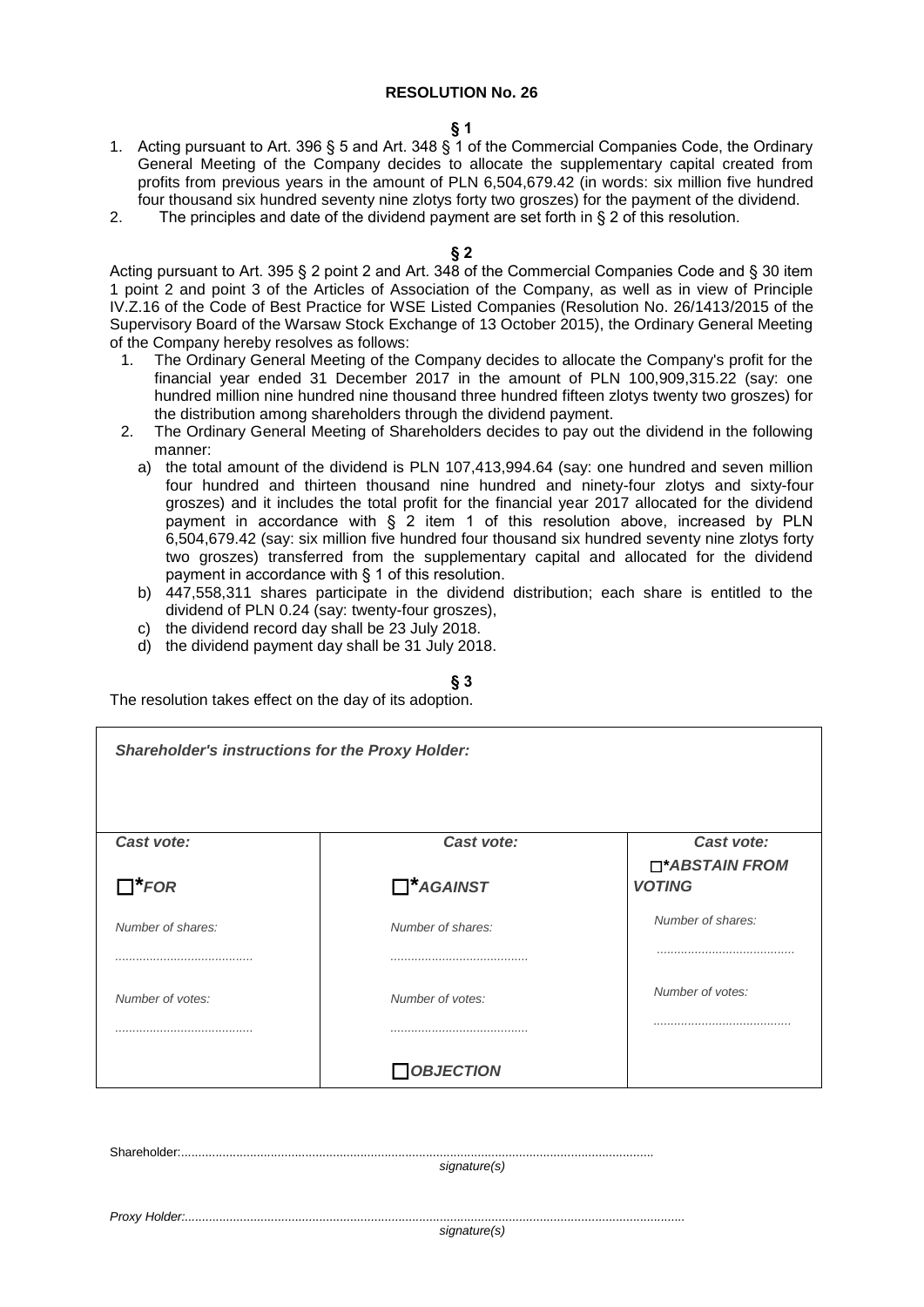### **§ 1**

Acting pursuant to Art. 385 § 1 of the Commercial Companies Code, § 15 of the Company's General Shareholders Meeting Regulations and § 30 item 1 point 13 and § 18 item 4 of the Articles of Association of the Company, the Ordinary General Meeting of the Company elects Ms./Mr. …………………………… to the Supervisory Board of the Company for a new three-year term of office, common to the entire Supervisory Board, at the same time entrusting her/him the function of the Chairman of the Supervisory Board.

**§ 2**

| <b>Shareholder's instructions for the Proxy Holder:</b> |                   |                                 |
|---------------------------------------------------------|-------------------|---------------------------------|
| Cast vote:                                              | Cast vote:        | Cast vote:                      |
| $\Box^*$ FOR                                            | $\Box^*$ AGAINST  | □*ABSTAIN FROM<br><b>VOTING</b> |
| Number of shares:                                       | Number of shares: | Number of shares:               |
|                                                         |                   |                                 |
| Number of votes:                                        | Number of votes:  | Number of votes:                |
|                                                         |                   |                                 |
|                                                         | <b>OBJECTION</b>  |                                 |

| signature(s) |
|--------------|
| signature(s) |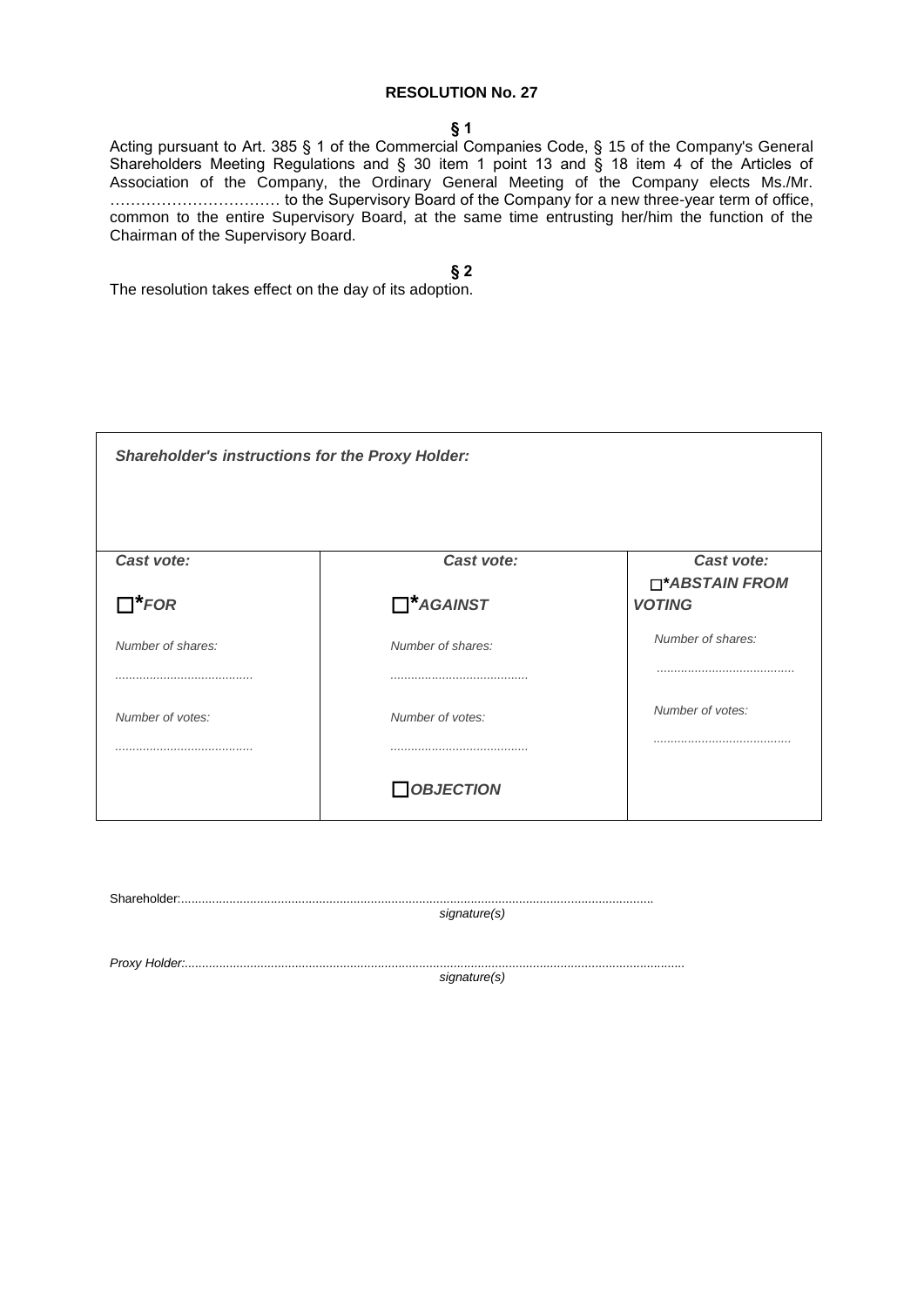### **§ 1**

Acting pursuant to Art. 385 § 1 of the Commercial Companies Code, § 15 of the Company's General Shareholders Meeting Regulations and § 30 item 1 point 13 and § 18 item 4 of the Articles of Association of the Company, the Ordinary General Meeting of the Company elects Ms./Mr. …………………………… to the Supervisory Board of the Company for a new three-year term of office, common to the entire Supervisory Board, at the same time entrusting him/her the function of the Vice Chairman of the Supervisory Board.

**§ 2**

| <b>Shareholder's instructions for the Proxy Holder:</b> |                   |                                 |
|---------------------------------------------------------|-------------------|---------------------------------|
| Cast vote:                                              | Cast vote:        | Cast vote:                      |
| $\Box^*$ FOR                                            | $\Box^*$ AGAINST  | □*ABSTAIN FROM<br><b>VOTING</b> |
| Number of shares:                                       | Number of shares: | Number of shares:               |
|                                                         |                   |                                 |
| Number of votes:                                        | Number of votes:  | Number of votes:                |
|                                                         |                   |                                 |
|                                                         | <b>OBJECTION</b>  |                                 |

| signature(s) |
|--------------|
| signature(s) |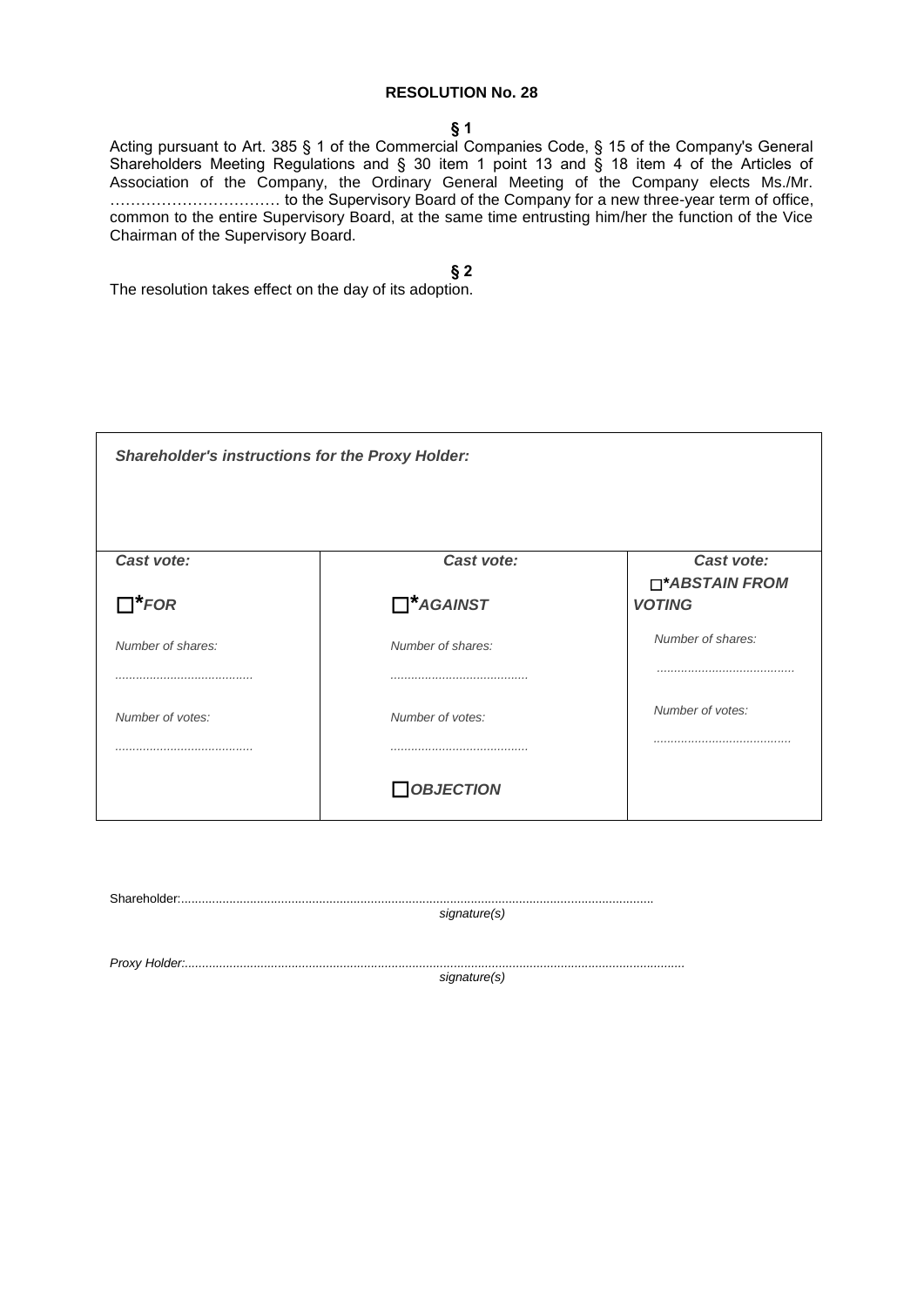**§ 1**

Acting pursuant to Art. 385 § 1 of the Commercial Companies Code, § 15 of the Company's General Shareholders Meeting Regulations and § 30 item 1 point 13 and § 18 item 4 of the Articles of Association of the Company, the Ordinary General Meeting of the Company elects Ms./Mr. …………………………… to the Supervisory Board of the Company for a new three-year term of office, common to the entire Supervisory Board.

**§ 2**

| <b>Shareholder's instructions for the Proxy Holder:</b> |                   |                                 |
|---------------------------------------------------------|-------------------|---------------------------------|
| Cast vote:                                              | Cast vote:        | Cast vote:                      |
| $\Box^*$ FOR                                            | $\Box^*$ AGAINST  | □*ABSTAIN FROM<br><b>VOTING</b> |
| Number of shares:                                       | Number of shares: | Number of shares:               |
|                                                         |                   |                                 |
| Number of votes:                                        | Number of votes:  | Number of votes:                |
|                                                         |                   |                                 |
|                                                         | <b>OBJECTION</b>  |                                 |

| signature(s) |
|--------------|
|              |
|              |
| signature(s) |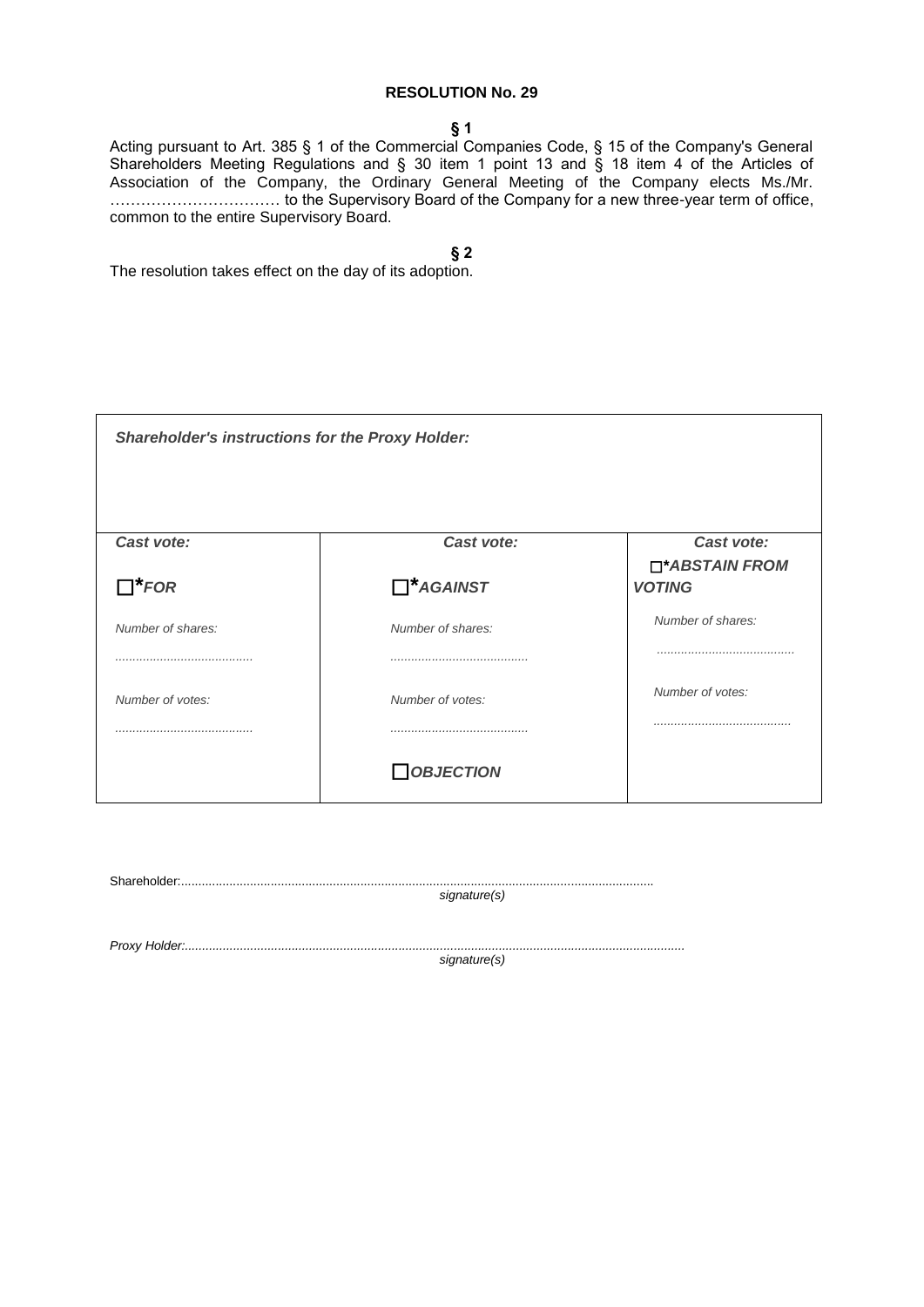**§ 1**

Acting pursuant to Art. 385 § 1 of the Commercial Companies Code, § 15 of the Company's General Shareholders Meeting Regulations and § 30 item 1 point 13 and § 18 item 4 of the Articles of Association of the Company, the Ordinary General Meeting of the Company elects Ms./Mr. …………………………… to the Supervisory Board of the Company for a new three-year term of office, common to the entire Supervisory Board.

**§ 2**

| <b>Shareholder's instructions for the Proxy Holder:</b> |                   |                                 |
|---------------------------------------------------------|-------------------|---------------------------------|
| Cast vote:                                              | Cast vote:        | Cast vote:                      |
| $\Box^*$ FOR                                            | $\Box^*$ AGAINST  | □*ABSTAIN FROM<br><b>VOTING</b> |
| Number of shares:                                       | Number of shares: | Number of shares:               |
|                                                         |                   |                                 |
| Number of votes:                                        | Number of votes:  | Number of votes:                |
|                                                         |                   |                                 |
|                                                         | <b>OBJECTION</b>  |                                 |

|  | signature(s) |  |
|--|--------------|--|
|  |              |  |
|  |              |  |
|  | signature(s) |  |